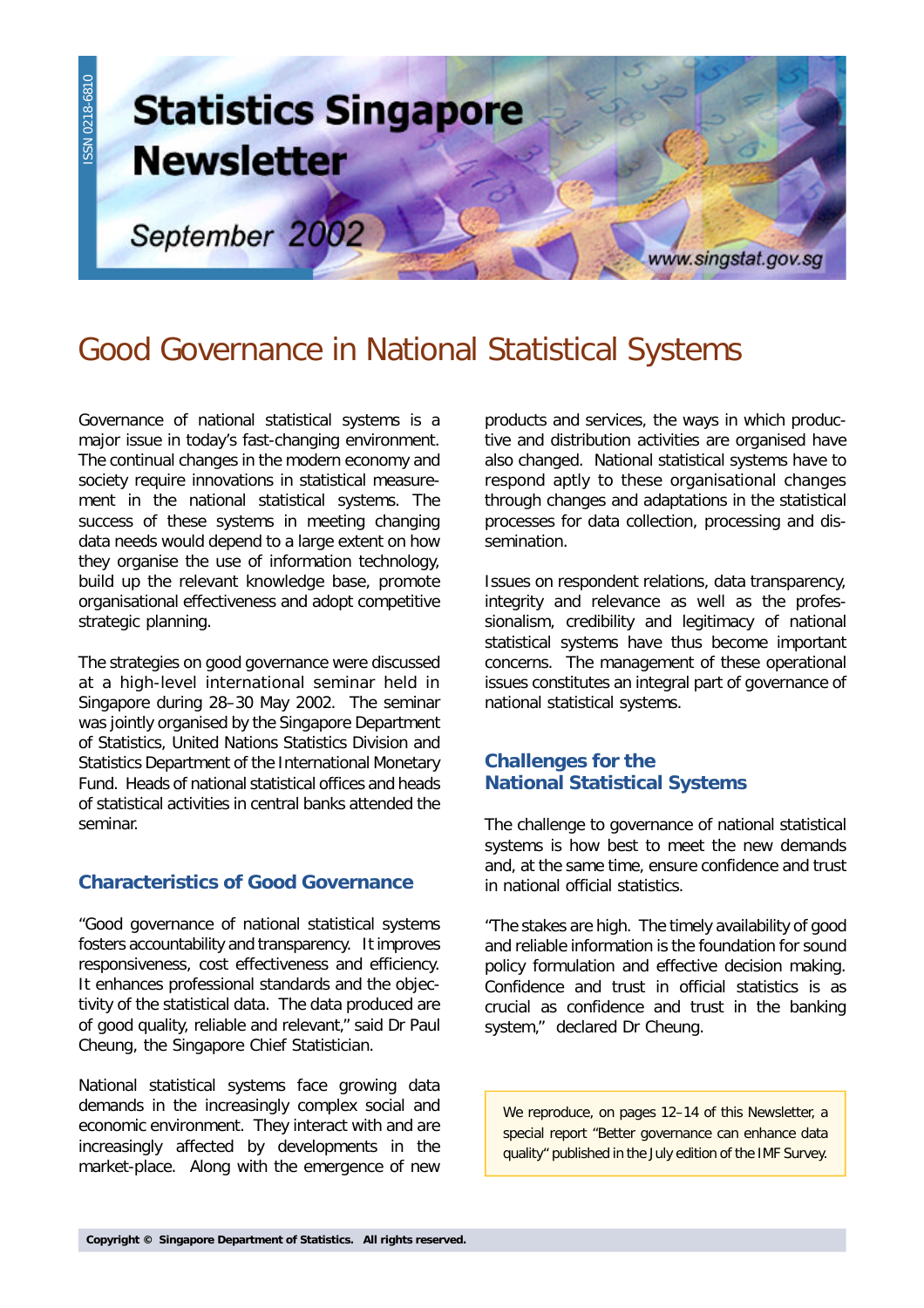# **Singapore's Current Population Trends**

*by Tan Yeow Lip Population Statistics Section Singapore Department of Statistics*

# **Introduction**

Singapore's population has undergone<br>
Significant changes over the last three significant changes over the last three decades. From a high fertility and high mortality society in the 1960s, Singapore has transformed and reached a state of lowfertility and low-mortality today.

This paper provides a summary of Singapore's current population profile and traces the changes from 1970 to 2001. It also examines Singapore's fertility and mortality trends, two main factors that influence population structure and growth.

# **Population Profile**

### *Population Size and Growth*

Singapore's total population was 4,131,200 as at June 2001 (Table 1). There were 3.3 million residents and 0.8 million non-residents. Singapore residents, comprising Singapore citizens and Singapore permanent residents, formed 80 per cent of the total population.

The total population in 2001 grew by 2.8 per cent over the previous year. Non-residents contributed significantly to the population growth, with a high growth rate of 7.6 per cent in 2001 and around 9 per cent per annum throughout the period 1970–2000. The annual growth of Singapore residents was slower at 1.7 per cent in 2001 and around 1.6 per cent per annum during 1970–2000.

| Year | Number <sup>1</sup><br>(1000) |                               |                                | Average Annual Growth <sup>3</sup><br>(% ) |                               |                                |
|------|-------------------------------|-------------------------------|--------------------------------|--------------------------------------------|-------------------------------|--------------------------------|
|      | Total<br>Population           | Singapore<br><b>Residents</b> | Non-<br>Residents <sup>2</sup> | Total<br>Population                        | Singapore<br><b>Residents</b> | Non-<br>Residents <sup>2</sup> |
| 1970 | 2.074.5                       | 2.013.6                       | 60.9                           | 2.8                                        | na                            | na                             |
| 1980 | 2,413.9                       | 2,282.1                       | 131.8                          | 1.5                                        | 1.3                           | 8.0                            |
| 1990 | 3.047.1                       | 2.735.9                       | 311.3                          | 2.3                                        | 1.7                           | 9.0                            |
| 2000 | 4,017.7                       | 3,263.2                       | 754.5                          | 2.8                                        | 1.8                           | 9.3                            |
| 2001 | 4,131.2                       | 3.319.1                       | 812.1                          | 2.8                                        | 1.7                           | 7.6                            |

| TABLE 1 POPULATION AND ANNUAL GROWTH |  |
|--------------------------------------|--|
|                                      |  |

1 Data from 1990 refer to de jure population.

2 Refers to foreigners staying or working in Singapore for one year or more.

3 Refers to growth during the previous decade. For 1970, total population growth refers to growth during 1957–1970. For 2001, refers to growth over the previous year.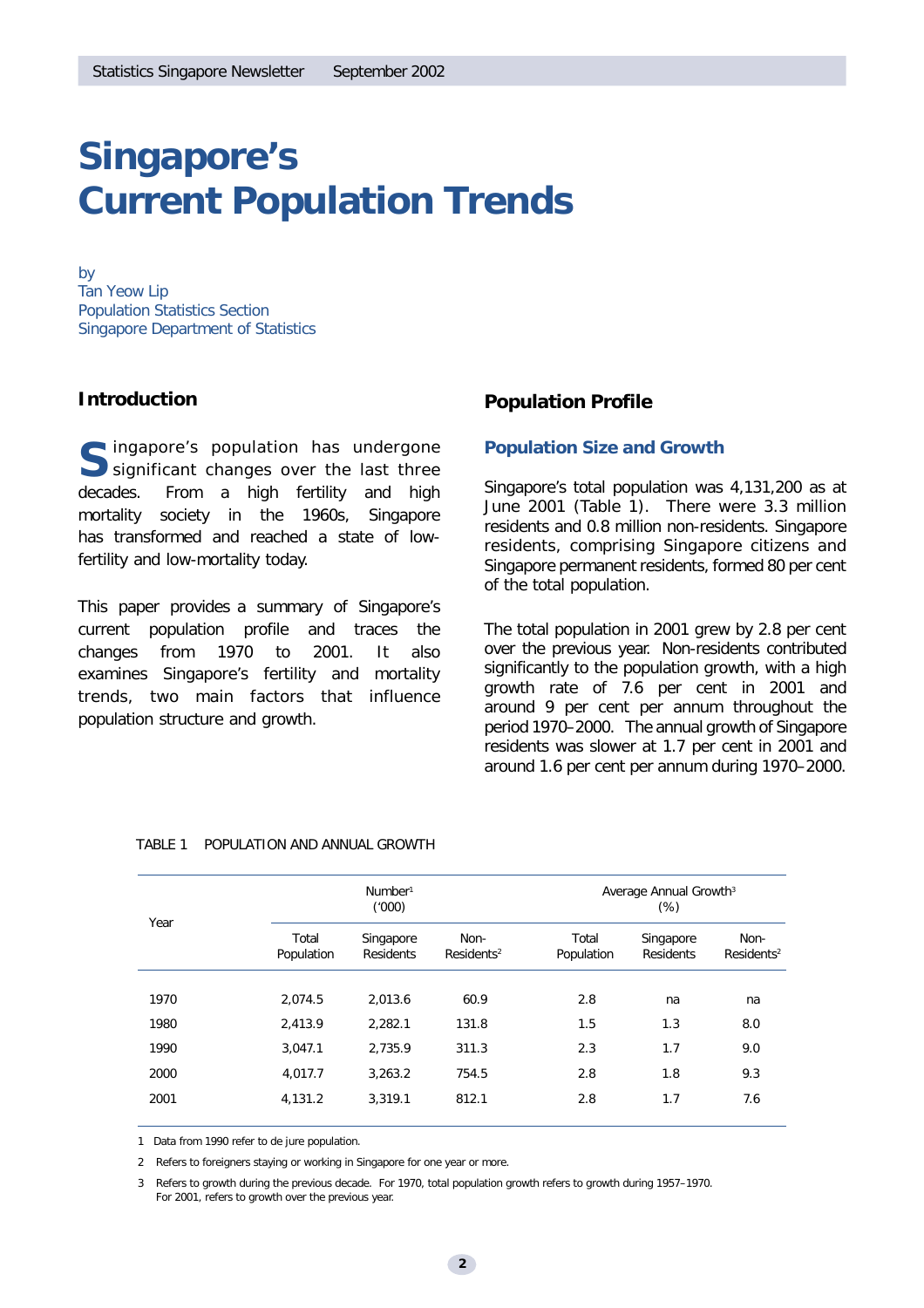# *Age Structure*

Singapore's resident population has grown older over the years. The median age of the resident population rose from 20 years in 1970 to 35 years in 2001. The age pyramid in Chart 1 shows the population ageing over the last three decades. The post-war baby boomers aged 5–24 years old in 1970 had moved upwards in the pyramid to the age group 35–54 years in 2001.

Reflecting the middle-ageing of the population, there was an increase in the population share of residents aged 35 years and over (Table 2). Elderly persons aged 65 and over increased to account for 7.4 per cent of the resident population in 2001, up from 6.0 per cent in 1990.



#### CHART 1 AGE PYRAMID OF RESIDENT POPULATION

|  | TABLE 2 AGE PROFILE OF RESIDENT POPULATION |  |
|--|--------------------------------------------|--|
|  |                                            |  |

| Age Group  |         | Number<br>(000) |         |       | Share<br>$(\%)$ |        |
|------------|---------|-----------------|---------|-------|-----------------|--------|
| (Years)    | 1990    | 2001            | Change  | 1990  | 2001            | Change |
|            |         |                 |         |       |                 |        |
| TOTAL      | 2,735.9 | 3,319.1         | 583.3   | 100.0 | 100.0           | 0.0    |
| Below 15   | 628.2   | 708.8           | 80.6    | 23.0  | 21.4            | $-1.6$ |
| $15 - 24$  | 462.3   | 426.1           | $-36.1$ | 16.9  | 12.8            | $-4.1$ |
| $25 - 34$  | 589.3   | 550.6           | $-38.6$ | 21.5  | 16.6            | $-4.9$ |
| $35 - 44$  | 462.1   | 642.4           | 180.4   | 16.9  | 19.4            | 2.5    |
| 45<br>- 54 | 246.5   | 499.6           | 253.1   | 9.0   | 15.1            | 6.0    |
| $55 - 64$  | 183.1   | 245.1           | 61.9    | 6.7   | 7.4             | 0.7    |
| $65 - 74$  | 104.9   | 160.8           | 55.9    | 3.8   | 4.8             | 1.0    |
| $75 - 84$  | 49.9    | 67.2            | 17.4    | 1.8   | 2.0             | 0.2    |
| 85 & Over  | 9.6     | 18.5            | 8.9     | 0.4   | 0.6             | 0.2    |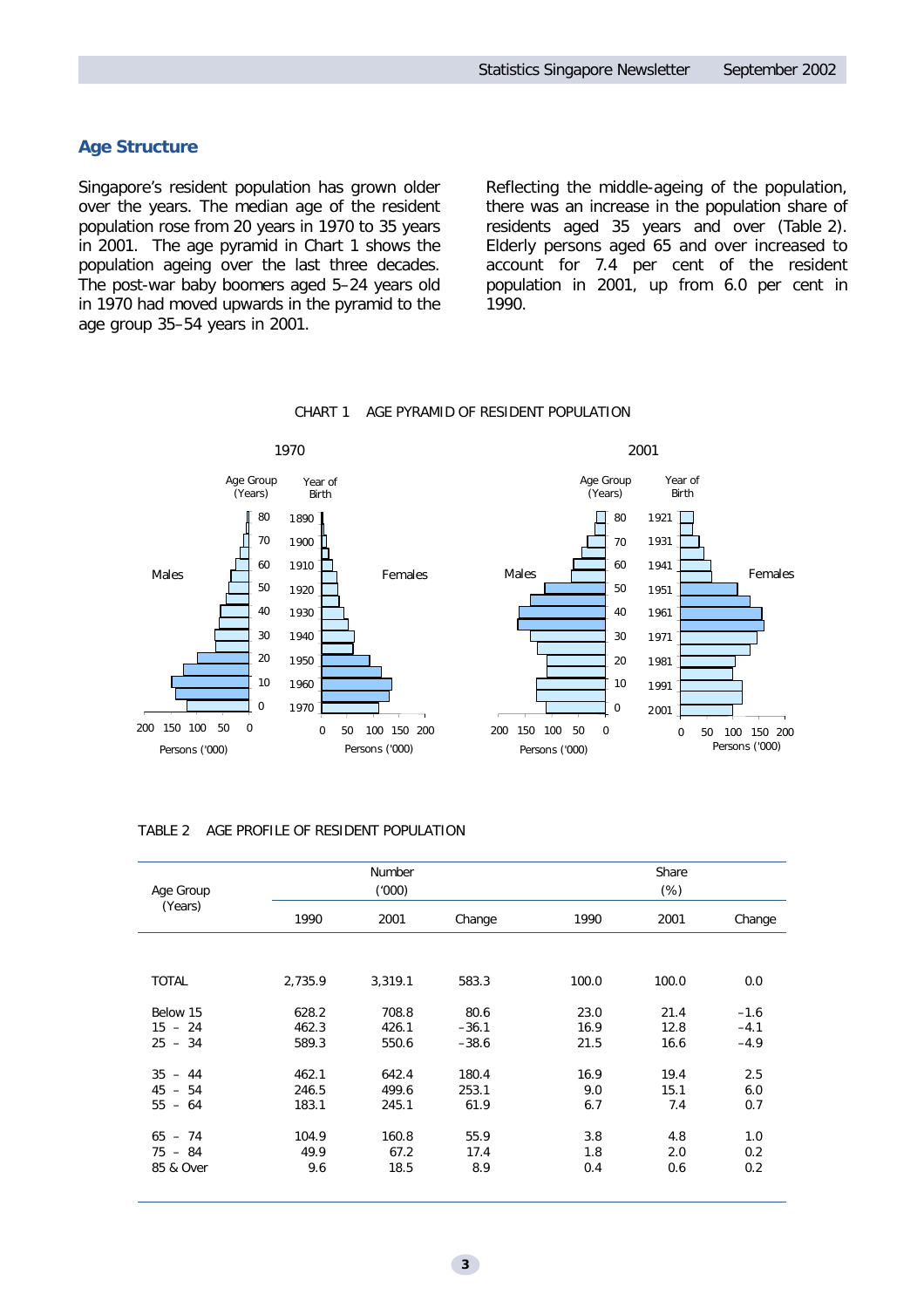# *Age Dependency Ratios*

As fertility fell and the post-war baby boomers moved to the prime working ages, the child dependency ratio declined to 30 per hundred working-age residents in 2001, down from a high of 68 in 1970 (Chart 2). With increasing elderly persons, the old age dependency ratio rose slowly and steadily from 6 to 10 per hundred working-age residents over the same period.

#### TABLE 3 MARITAL STATUS OF RESIDENT POPULATION AGED 15 YEARS AND OVER

|                    |       |       |      |             |             | Per Cent |  |
|--------------------|-------|-------|------|-------------|-------------|----------|--|
|                    |       | Total |      | Males       |             | Females  |  |
|                    | 1990  | 2001  | 1990 | 2001        | 1990        | 2001     |  |
|                    |       |       |      |             |             |          |  |
| <b>TOTAL</b>       | 100.0 | 100.0 |      | 100.0 100.0 | 100.0 100.0 |          |  |
| Single             | 35.9  | 30.7  | 40.4 | 33.8        | 31.4        | 27.8     |  |
| Married            | 56.6  | 61.1  | 56.1 | 62.7        | 57.1        | 59.5     |  |
| Widowed            | 6.1   | 5.9   | 2.5  | 1.9         | 9.8         | 9.6      |  |
| Divorced/Separated | 1.3   | 2.3   | 1.0  | 1.6         | 1.7         | 3.1      |  |
|                    |       |       |      |             |             |          |  |



Note : For 1971–1979, data refer to total population.

CHART 2 AGE DEPENDENCY RATIOS

### *Marital Status*

The ageing population structure influences the marital status distribution of the population. In 2001, 61 per cent of the residents were married, compared with 57 per cent in 1990 (Table 3). This was due largely to the changes in age structure with more older married persons. The share of singles in the overall population decreased from 36 per cent in 1990 to 31 per cent in 2001. As females tended to outlive the males, more females than males were widowed.

### *Proportion Single*

Sources : Census of Population, 1990 Labour Force Survey, 2001

In 2001, a relatively high proportion of males and females in their thirties were not married (Chart 3). At age 30–34 years, 31 per cent of males and 20 per cent of females were still single. Between 1990 and 2001, the proportion single increased among the older age groups. At age 40–44 years, some 14–15 per cent of the males and females were still not married in 2001, higher than the 11–12 per cent in 1990.

#### CHART 3 PROPORTION SINGLE AMONG RESIDENT POPULATION

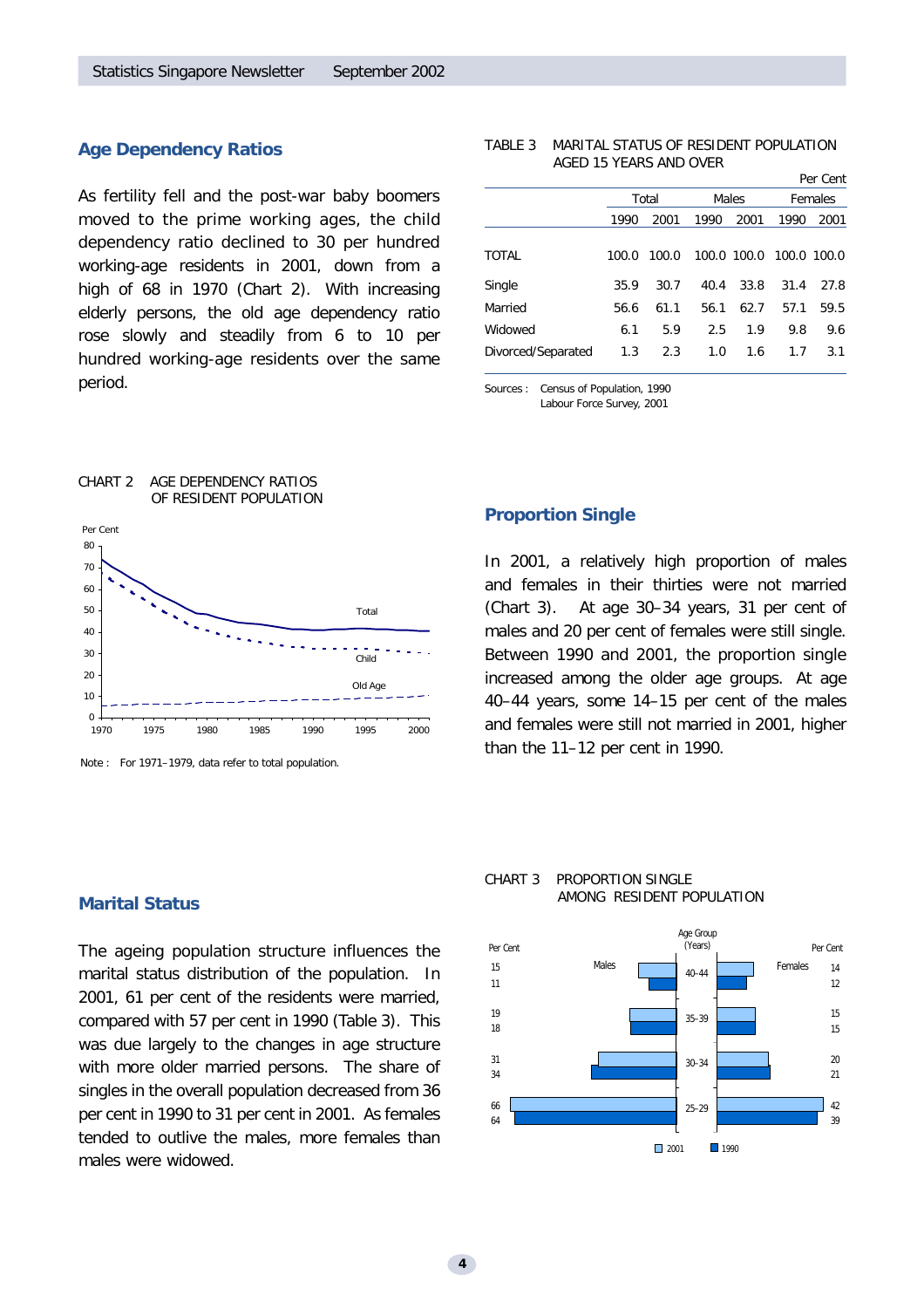# **Births and Fertility Rates**

Fertility is a major determinant of population growth. In 2001, total live-births fell to 41,500, the lowest since 1986's 38,400 (Chart 4). The total fertility rate was at a historic low of 1.41 children per woman in 2001, lower than 1986's 1.43. Since 1977, the fertility rate had been below the replacement level of 2.1.



# *Ethnic Differentials in Fertility*

Total fertility rates for all three ethnic groups had declined (Table 4). In 2001, the rate for the Chinese remained the lowest at 1.2 children per woman, less than half that of the Malays at 2.5.

| TABLE 4 | TOTAL FERTILITY RATE BY ETHNIC GROUP |  |  |
|---------|--------------------------------------|--|--|
|         |                                      |  |  |

|      |       |         |        | Per Woman |
|------|-------|---------|--------|-----------|
| Year | Total | Chinese | Malays | Indians   |
| 1990 | 1.83  | 1.65    | 2.69   | 1.89      |
| 2000 | 1.60  | 1.43    | 2.54   | 1.58      |
| 2001 | 1.41  | 1.21    | 2.45   | 1.50      |
|      |       |         |        |           |

# *Age at Childbearing*

Table 5 shows that there had been a delay in childbearing over the years. The median age of mothers who gave birth to their babies in 2001 was 31 years old, two years older than the mothers in 1990. For first-time mothers, the median age at childbearing has increased from 28 years to 29 years over the same period.

### TABLE 5 MEDIAN AGE OF MOTHER AT FIRST, SECOND AND THIRD BIRTHS

|      |      |       |        | Years |
|------|------|-------|--------|-------|
| Year | All  | First | Second | Third |
| 1990 | 29.3 | 27.5  | 29.8   | 32.1  |
| 2000 | 30.6 | 28.4  | 31.3   | 33.1  |
| 2001 | 30.7 | 28.6  | 31.3   | 33.2  |
|      |      |       |        |       |

#### *Births by Birth Order*

With the delay in childbearing, there was a decline in the share of higher parity births. In 2001, fourth and higher order births constituted only 7 per cent of total births, a sharp fall from 33 per cent in 1970 (Chart 5). Third order births had also declined gradually since the 1990s to reach 16 per cent in 2001.



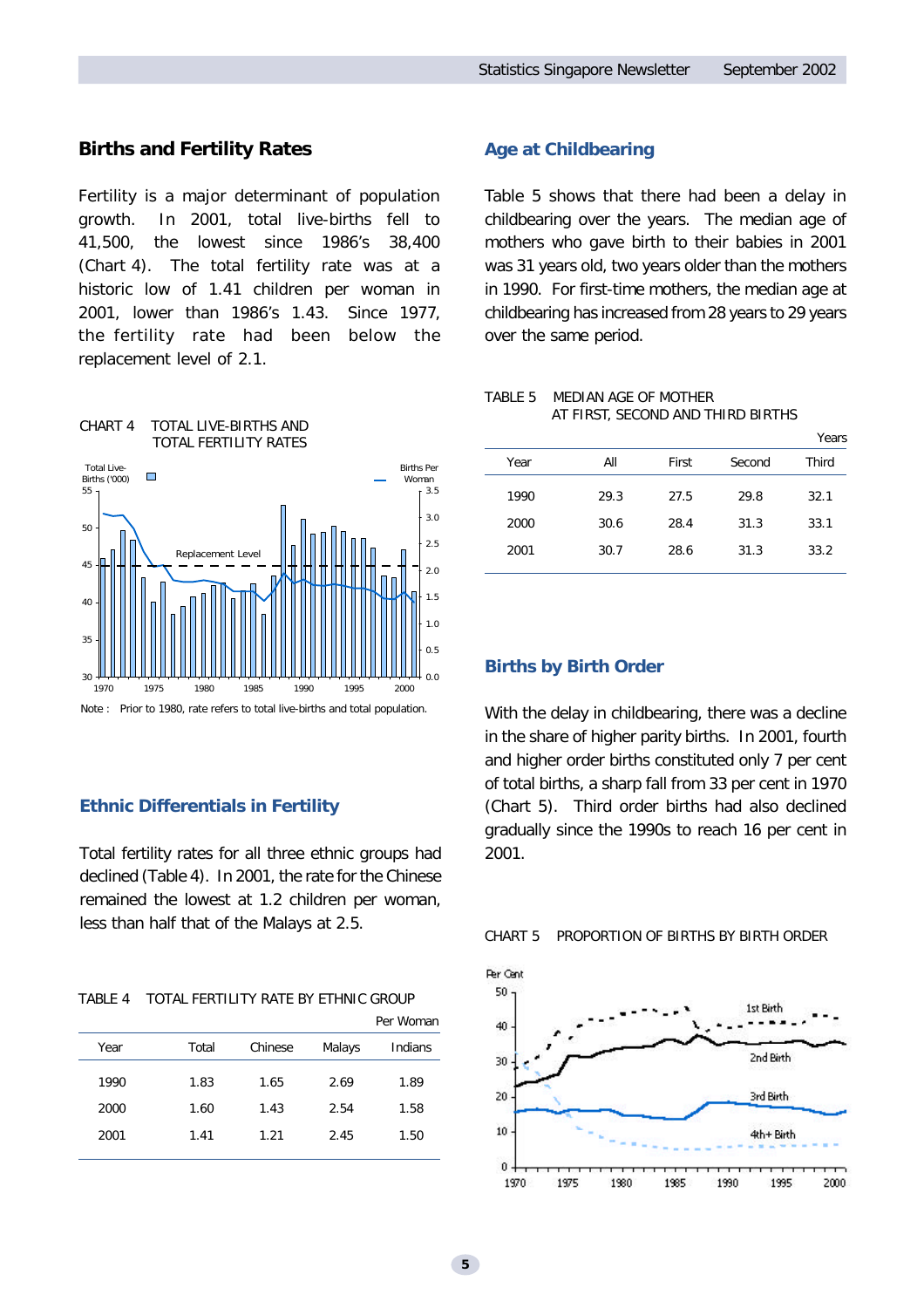### *Family Size*

Consequently, the average family size has become smaller. Ever-married resident females had an average of 2.5 children in 2001, as compared with 2.8 in 1990 (Table 6). Graduate ever-married resident women had the smallest family size with 1.3 children in 2001.

TABLE 6 MEAN NUMBER OF CHILDREN BORN BY HIGHEST QUALIFICATION ATTAINED OF EVER-MARRIED RESIDENT FEMALES

| Year              | Total | Below     | Secondary | Post      | University |  |
|-------------------|-------|-----------|-----------|-----------|------------|--|
|                   |       | Secondary |           | Secondary |            |  |
|                   |       |           |           |           |            |  |
| 19901             | 2.82  | 3.34      | 1.58      | 1.53      | 1.36       |  |
| 20001             | 2.54  | 3.29      | 1.91      | 1.55      | 1.27       |  |
| 2001 <sup>2</sup> | 2.46  | 3.12      | 1.85      | 1.50      | 1.29       |  |
|                   |       |           |           |           |            |  |

Census of Population

2 Labour Force Survey, 2001

# **Deaths and Life Expectancy**

Mortality is another key factor that influences population growth and structure. Over the years, Singapore's crude death rate was low and slowly declining. This reflected the growing middle-aged population and increasing life expectancy of the elderly population. The crude death rate declined from 5.2 deaths per thousand population in 1970 to 4.4 in 2001 (Chart 6).

#### Total Deaths Deaths Per П ('000) 1,000 Residents16 6 14 5 12 4  $10$ 3 8 <sup>6</sup> to lead to longer life expectancies. 2 1970 1975 1980 1985 1990 1995 2000

CHART 6 TOTAL DEATHS AND CRUDE DEATH RATES

Note : Prior to 1980, rate refers to total deaths and total population.

### *Infant Mortality Rate and Life Expectancy*

The health status of Singapore's population has improved over the years. This was evident in the fall in infant mortality rate and the rise in life expectancy.

In 2001, the infant mortality rate reached a historic low of 2.2 infant deaths per thousand resident live births, down from 6.6 in 1990 (Table 7). Life expectancy at birth and at age 65 years had increased from 75.3 to 78.4 years and 15.7 to 17.2 years respectively over the same period. Although females had higher life expectancies at birth than males, the gender gap had declined from 4.5 years in 1990 to 4.0 years in 2001.

#### TABLE 7 INFANT MORTALITY RATE AND LIFE EXPECTANCY

|                                                           | 1990 | 2000 | 2001 |
|-----------------------------------------------------------|------|------|------|
| Infant Mortality Rate<br>(Per 1,000 Resident Live-Births) | 6.6  | 2.5  | 2.2  |
| Life Expectancy at Birth<br>(Years)                       | 75.3 | 78.1 | 78.4 |
| <b>Males</b>                                              | 73.1 | 76.1 | 76.4 |
| Females                                                   | 77.6 | 80.1 | 80.4 |
| Life Expectancy At Age 65<br>(Years)                      | 15.7 | 17.0 | 17.2 |
| <b>Males</b>                                              | 14.5 | 15.7 | 16.0 |
| Females                                                   | 16.9 | 18.2 | 18.4 |
|                                                           |      |      |      |

Note : 2001 life expectancies are preliminary figures.

# **Concluding Remarks**

Singapore's current state of the population is similar to that of many developed countries where both fertility and mortality are low. The post-war baby boomers have matured to middle age. The share of the elderly has grown slowly but steadily. Better health conditions would continue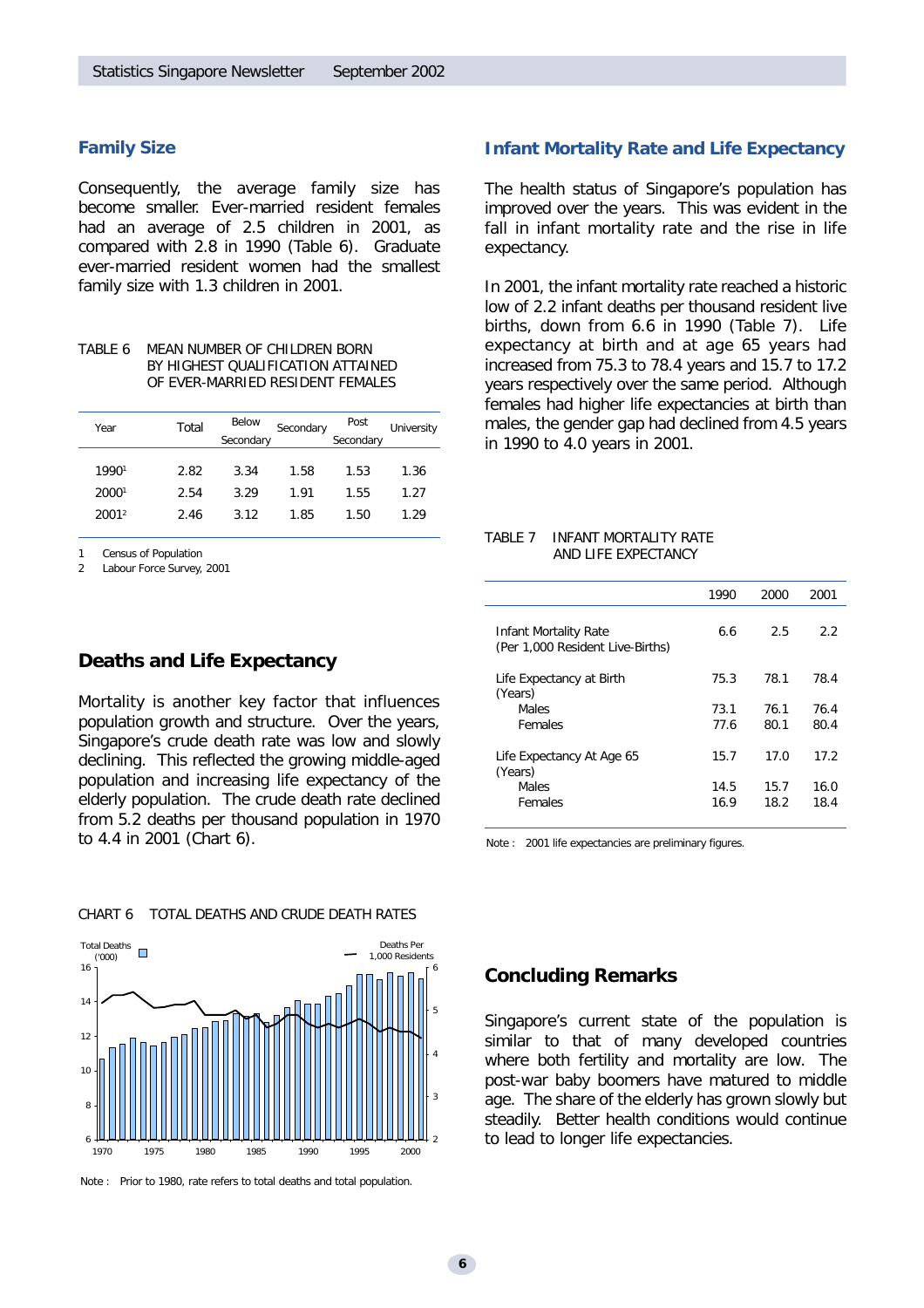# **Library Utilisation and Reading Patterns**

*by Yeo Soek Lee Social Statistics Section Singapore Department of Statistics*

# **Introduction**

Besides improving a person's literacy skills, reading provides a person with new ideas and knowledge. It broadens a person's mindset and enriches his life. A well-read population and workforce is thus an asset to a country and beneficial to its economic and social development.

An insight to the reading activities of Singapore residents could be gleaned from the loan transactions of National Library book borrowers. In 2001, a total of 27.7 million National Library books were borrowed. This was more than 3 times the number of 9.1 million ten years ago.

This paper looks at the profile of Singapore resident library book borrowers and their borrowing patterns in the year 2000. Data were drawn from the Census of Population 2000 and the administrative records on National Library book loans.

# **Propensity to Borrow Library Books**

### *More Borrowers among Children and Females*

A total of 873,000 Singapore residents aged 5 years and over borrowed at least one library book between July 1999 and June 2000. They made up 29 per cent of the resident population aged 5 years and over in 2000.

Children were more likely to borrow books from the National Library. In 2000, about 55 per cent of residents aged 10–14 years borrowed a library book. The proportion declined with increasing age, to 4 per cent among elderly persons aged 65 years and over.

Females had a higher propensity to borrow library books than males (Chart 1). There was relatively greater interest in library books among females aged 35–44 years which could be attributed to more married females borrowing books for their young children. The Chinese were more likely to borrow library books while Malays had the lowest tendency to do so.



5–9 15–19 25–29 35–39 45–49 55–59 65 &

Years

Over

#### CHART 1 PROPORTION OF LIBRARY BOOK BORROWERS AMONG RESIDENT POPULATION BY DEMOGRAPHIC CHARACTERISTICS, 2000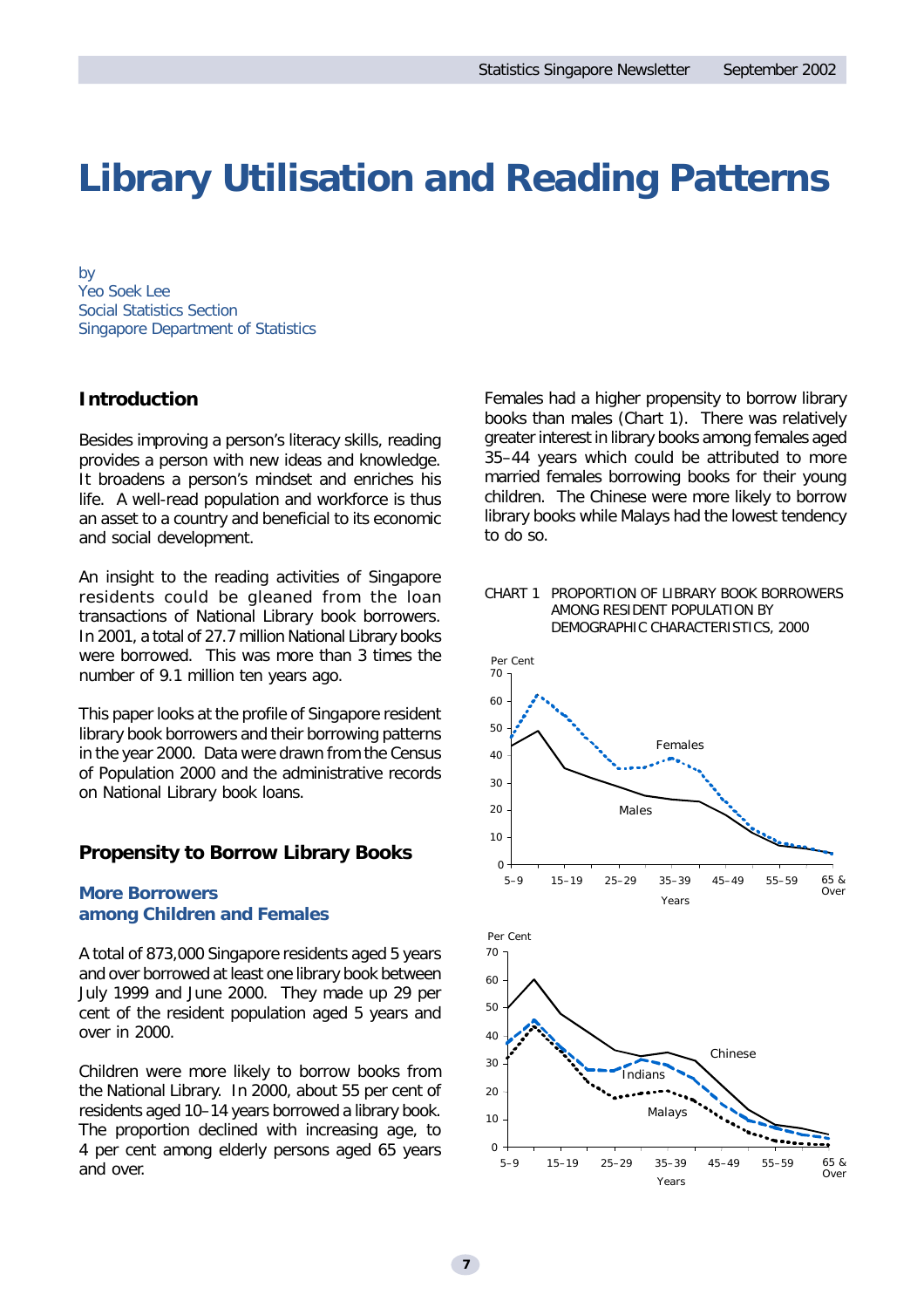# *Higher Incidence of Borrowing among Students and Better-Educated*

Among residents aged 15 years and over, students had the highest proportion with a library book loan (Table 1). In 2000, almost half of the student population borrowed a library book compared with 26 per cent among working persons and 23 per cent among home makers.

| TABI F 1 | PROPORTION OF LIBRARY BOOK BORROWERS |
|----------|--------------------------------------|
|          | AGED 15 YEARS AND OVER BY            |
|          | SOCIO-ECONOMIC CHARACTERISTICS, 2000 |

|                              |       |         |        | Per Cent |
|------------------------------|-------|---------|--------|----------|
|                              | Total | Chinese | Malays | Indians  |
|                              |       |         |        |          |
| <b>Students</b>              | 49.4  | 51.9    | 40.9   | 40.8     |
| <b>Working Persons</b>       | 25.6  | 27.5    | 15.1   | 22.2     |
| Home Makers                  | 22.8  | 24.4    | 16.8   | 23.2     |
| Among Non-Students           |       |         |        |          |
| <b>Below Secondary</b>       | 9.3   | 9.8     | 6.8    | 8.6      |
| Secondary                    | 24.3  | 26.3    | 18.3   | 19.0     |
| Post Secondary               | 36.0  | 38.0    | 25.9   | 29.8     |
| University                   | 44.9  | 46.4    | 36.4   | 41.6     |
| Among Working Persons        |       |         |        |          |
| Managers & Professionals     | 34.6  | 35.4    | 27.7   | 33.2     |
| Associate Professionals      | 36.4  | 38.6    | 24.3   | 30.0     |
| Clerical & Service Workers   | 23.0  | 25.1    | 16.0   | 17.5     |
| Production & Related Workers | 11.3  | 12.1    | 7.9    | 10.6     |

The propensity to borrow library books increased with educational qualification. About 45 per cent of resident university graduates had borrowed a library book in 2000 compared with 9.3 per cent among school leavers with below secondary qualification.

Similarly, among those working, a higher proportion of 35–36 per cent of managers, professionals and associate professionals borrowed library books in 2000. In contrast, only 11 per cent of production workers had borrowed a library book.

# **Book Borrowing Patterns**

#### *Average Number of Books Borrowed*

Children were enthusiastic library book borrowers. In 2000, children aged 5–9 years borrowed an average of 32 books each while those aged 10–14 years borrowed 20 books each (Table 2). The number of adult books borrowed by those aged 15 years and over was much fewer, amounting to an average of 12–15 books.

TABLE 2 AVERAGE NUMBER OF BOOKS BORROWED BY RESIDENT LIBRARY BOOK BORROWERS, 2000

|                    |                  |                    |       | Number                   |
|--------------------|------------------|--------------------|-------|--------------------------|
| Age Level of Books | $5 - 9$<br>Years | $10 - 14$<br>Years | Years | 15-19 20 Years<br>& Over |
|                    |                  |                    |       |                          |
| Junior Books       | 32               | 20                 |       |                          |
| Young People Books |                  |                    | 7     | 4                        |
| Adult Books        |                  |                    | 12    | 15                       |
|                    |                  |                    |       |                          |

#### *Preference for Non-fiction Books*

There was a slight tendency for young children aged 5–9 years to borrow non-fiction books (Table 3). In 2000, 58 per cent of them borrowed predominantly non-fiction books. This was unlike those aged 10–14 years, 39 per cent of whom borrowed predominantly non-fiction books.

#### TABLE 3 PROPORTION BORROWING PREDOMINANTLY NON-FICTION BOOKS<sup>1</sup> AMONG RESIDENT BOOK BORROWERS AGED 5–14 YEARS, 2000

|                   |       |                        |      | Per Cent |
|-------------------|-------|------------------------|------|----------|
|                   | Total | Chinese Malays Indians |      |          |
| Age Group (Years) |       |                        |      |          |
| $5 - 9$           | 57.9  | 59.3                   | 51.2 | 55.6     |
| $10 - 14$         | 39.2  | 39.4                   | 40.2 | 35.0     |
| Sex               |       |                        |      |          |
| Females           | 45.5  | 46.5                   | 41.0 | 43.6     |
| Males             | 52.6  | 53.3                   | 51.2 | 47.9     |
|                   |       |                        |      |          |

1 Where more than half of the books borrowed were non-fiction.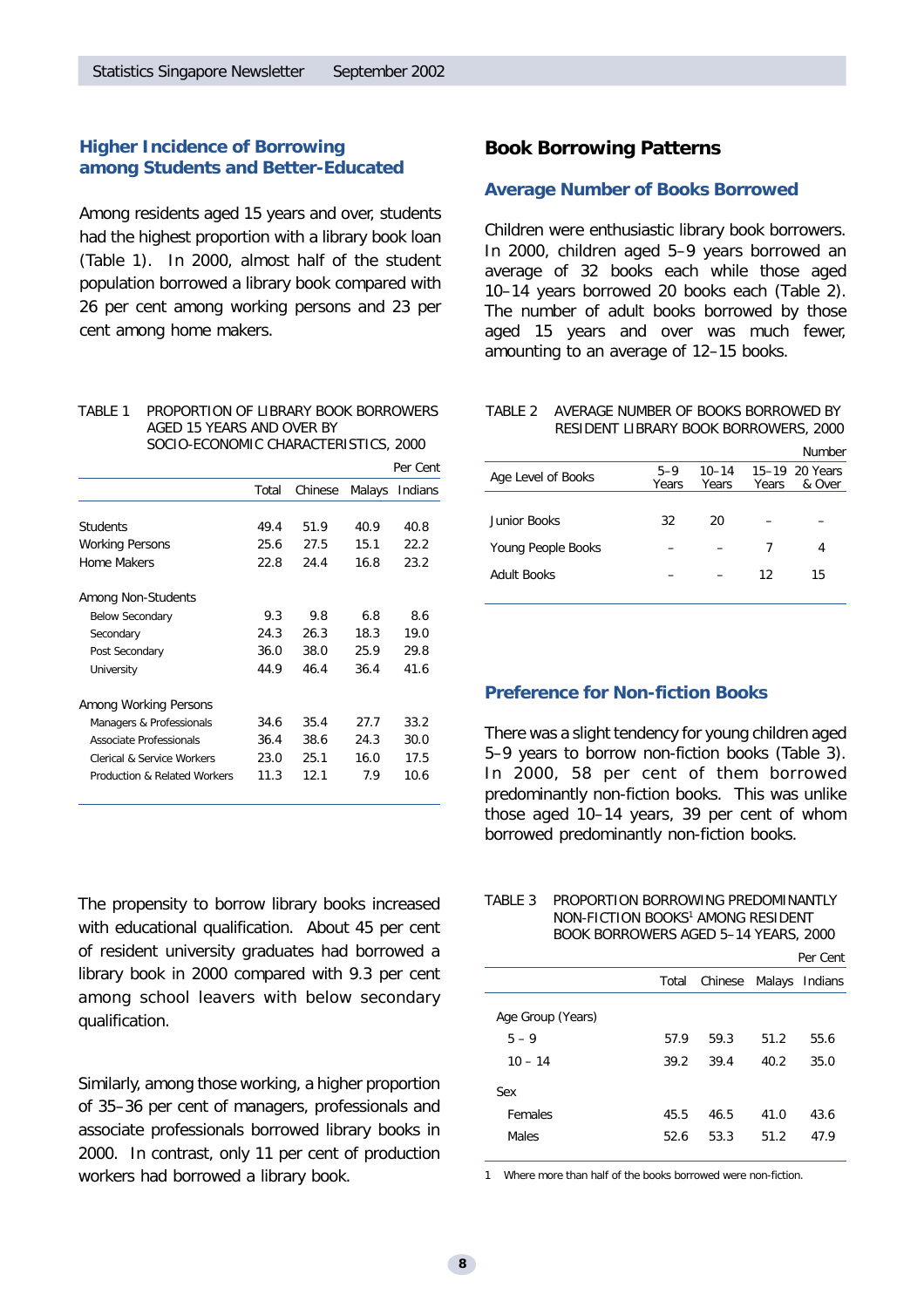Library book borrowers aged 15 years and over showed a strong preference for non-fiction books (Table 4). This preference increased with age. In 2000, six out of ten book borrowers aged 15–19 years borrowed predominantly non-fiction books compared with eight out of ten book borrowers aged 20 years and over.

TABLE 4 PROPORTION BORROWING PREDOMINANTLY NON-FICTION BOOKS AMONG RESIDENT BOOK BORROWERS AGED 15 YEARS AND OVER, 2000

|                              |       |         |        | Per Cent |
|------------------------------|-------|---------|--------|----------|
|                              | Total | Chinese | Malays | Indians  |
| Age Group (Years)            |       |         |        |          |
| $15 - 19$                    | 64 O  | 64.6    | 62.4   | 59.4     |
| 20 & Over                    | 79.8  | 80.4    | 76.1   | 76.1     |
| <b>Economic Status</b>       |       |         |        |          |
| Student                      | 68.0  | 68.9    | 63.8   | 61.9     |
| Not Working                  | 78.0  | 78.8    | 74.6   | 74.5     |
| Working                      | 79.9  | 80.4    | 75.7   | 76.4     |
| Occupation <sup>1</sup>      |       |         |        |          |
| Managers & Professionals     | 83.7  | 83.9    | 81.1   | 82.4     |
| Associate Professionals      | 81.5  | 81.8    | 80.8   | 77.1     |
| Clerical & Service Workers   | 74.9  | 76.0    | 69.4   | 69.7     |
| Production & Related Workers | 76.4  | 76.6    | 78.7   | 68.0     |

1 Among those working aged 15 years and over.

Working adults seemed more inclined towards nonfiction books in contrast to students. Similarly, borrowers in managerial or professional positions had a higher tendency to borrow non-fiction books than those in lower-skilled jobs.

### *Predominant Language of Books Borrowed*

Table 5 indicates a clear preference for English books among library book borrowers. In 2000, 68 per cent of book borrowers borrowed predominantly English children and adult books. Those who favoured books written in their respective mother tongue accounted for about one-third of Chinese and Malay children and adult book borrowers. Among Indian book borrowers, 15–21 per cent borrowed Tamil children and adult books.

#### TABLE 5 PREDOMINANT LANGUAGE<sup>1</sup> OF LIBRARY BOOKS BORROWED BY RESIDENT BOOK BORROWERS AGED 5 YEARS AND OVER, 2000

Per Cent

|  | Total Chinese Malays Indians |  |
|--|------------------------------|--|
|  |                              |  |

#### *Children Aged 5–14 Years Borrowing Chidren Books*

| Total                 | 100.0 | 100.0 | 100.0 | 100.0 |
|-----------------------|-------|-------|-------|-------|
| English               | 68.0  | 67.6  | 66.5  | 74.5  |
| Chinese               | 23.4  | 29.9  | 0.3   | 1.1   |
| Malay                 | 5.4   | 0.4   | 30.7  | 7.1   |
| Tamil                 | 1.0   |       |       | 15.0  |
| Non-Official Language | 21    | 21    | 2.4   | 2.3   |

#### *Persons Aged 15 Years & Over Borrowing Adult Books*

| Total                 | 100.0 | 100.0 | 100.0 | 100.0 |
|-----------------------|-------|-------|-------|-------|
| English               | 68.1  | 67.8  | 63.7  | 75.0  |
| Chinese               | 26.6  | 31.2  | 0.4   | 0.5   |
| Malay                 | 3.4   | 0.5   | 34.8  | 3.2   |
| Tamil                 | 1.3   |       |       | 20.8  |
| Non-Official Language | 0.5   | 0.5   | 1.1   | 0.5   |

Where more than half of the books borrowed were of corresponding language.

# **Profile of Library Book Borrowers**

#### *Socio-economic Characteristics*

Females accounted for 57 per cent of library book borrowers aged 5 years and over in 2000 (Table 6). This was slightly higher than their share of the resident population.

Library book borrowers were younger than the overall resident population. In 2000, the median age of library book borrowers was 26 years, nine years younger than that of the resident population.

Working adults constituted almost three-fifths of the library book borrowers aged 15 years and over in 2000. The National Library remained an attraction for students who accounted for 17 per cent of library book borrowers. In fact, the proportion of student book borrowers was double their share of the resident population.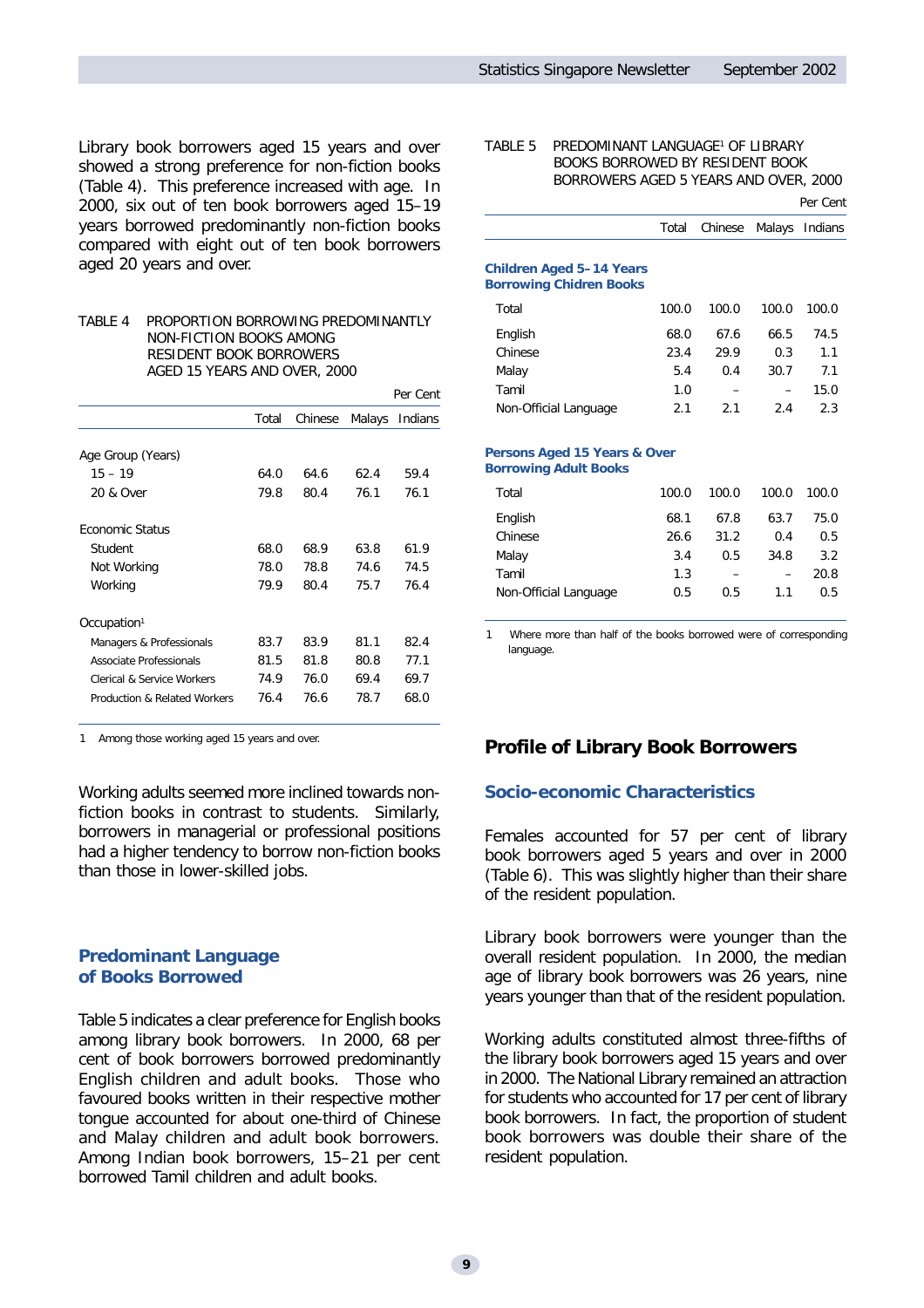|                            | Book<br>Borrower | Resident<br>Population |                                    | <b>Book</b><br>Borrower | Resident<br>Population |
|----------------------------|------------------|------------------------|------------------------------------|-------------------------|------------------------|
|                            |                  |                        |                                    |                         |                        |
| % Females                  | 56.7             | 50.3                   | Among Non-Students <sup>1</sup>    |                         |                        |
|                            |                  |                        | % Below Secondary                  | 17.4                    | 42.6                   |
| % Below 15 Years           | 28.2             | 16.5                   | % Secondary                        | 26.2                    | 24.6                   |
| % 15 - 29 Years            | 28.9             | 22.4                   | % Post Secondary                   | 33.3                    | 21.1                   |
| $% 30 - 44$ Years          | 31.0             | 30.0                   | % University                       | 23.1                    | 11.7                   |
| % 45 Years & Over          | 11.8             | 31.1                   |                                    |                         |                        |
| <b>Median Age (Years)</b>  | 26               | 35                     | Among Working Persons <sup>1</sup> |                         |                        |
|                            |                  |                        | % Managers & Professionals         | 33.0                    | 24.4                   |
| % Students <sup>1</sup>    | 17.1             | 8.7                    | % Associate Professionals          | 27.2                    | 19.1                   |
| % Working <sup>1</sup>     | 60.6             | 59.4                   | % Clerical & Service Workers       | 24.0                    | 26.7                   |
| % Home Makers <sup>1</sup> | 13.2             | 15.5                   | % Production & Related Workers     | 11.5                    | 26.1                   |

#### TABLE 6 SOCIO-ECONOMIC PROFILE OF RESIDENT LIBRARY BOOK BORROWERS AGED 5 YEARS AND OVER, 2000

1 Among residents aged 15 years and over.

More than half (56 per cent) of the nonstudent library book borrowers aged 15 years and over had at least post secondary qualification. In comparison, those with below secondary qualification were less keen on library books. In 2000, only 17 per cent of library book borrowers had below secondary qualification compared with 43 per cent of the resident population.

Among those who were working, managers, professionals and associate professionals accounted for 60 per cent of total library book borrowers. This was much higher than their share of the resident working population.

# **Concluding Remarks**

Given the benefits of reading, it is encouraging that Singapore's children are avid library book borrowers. This is probably due to the fact that children are guided by supportive parents, who realise that proficiency in reading provides an important foundation for learning in and beyond school.

Not all children are equally enthusiastic in borrowing library books. Female children are more avid library book borrowers than males. Also, Chinese children have a higher propensity to borrow library books than the Malays and Indians. Such differences persist through adulthood.

Compared to children, adults have lower propensity to borrow library books. This could possibly be due to adults having the financial means to buy books. Among adults who borrow library books, the preference is for non-fiction books. This suggests that most adult borrowers read for work and self-enrichment.

Library book borrowing activity is associated with some socio-economic factors. The tendency to borrow library books increases with educational qualification. Similarly, managers, professionals and associate professionals have higher propensity to borrow library books than other occupational groups.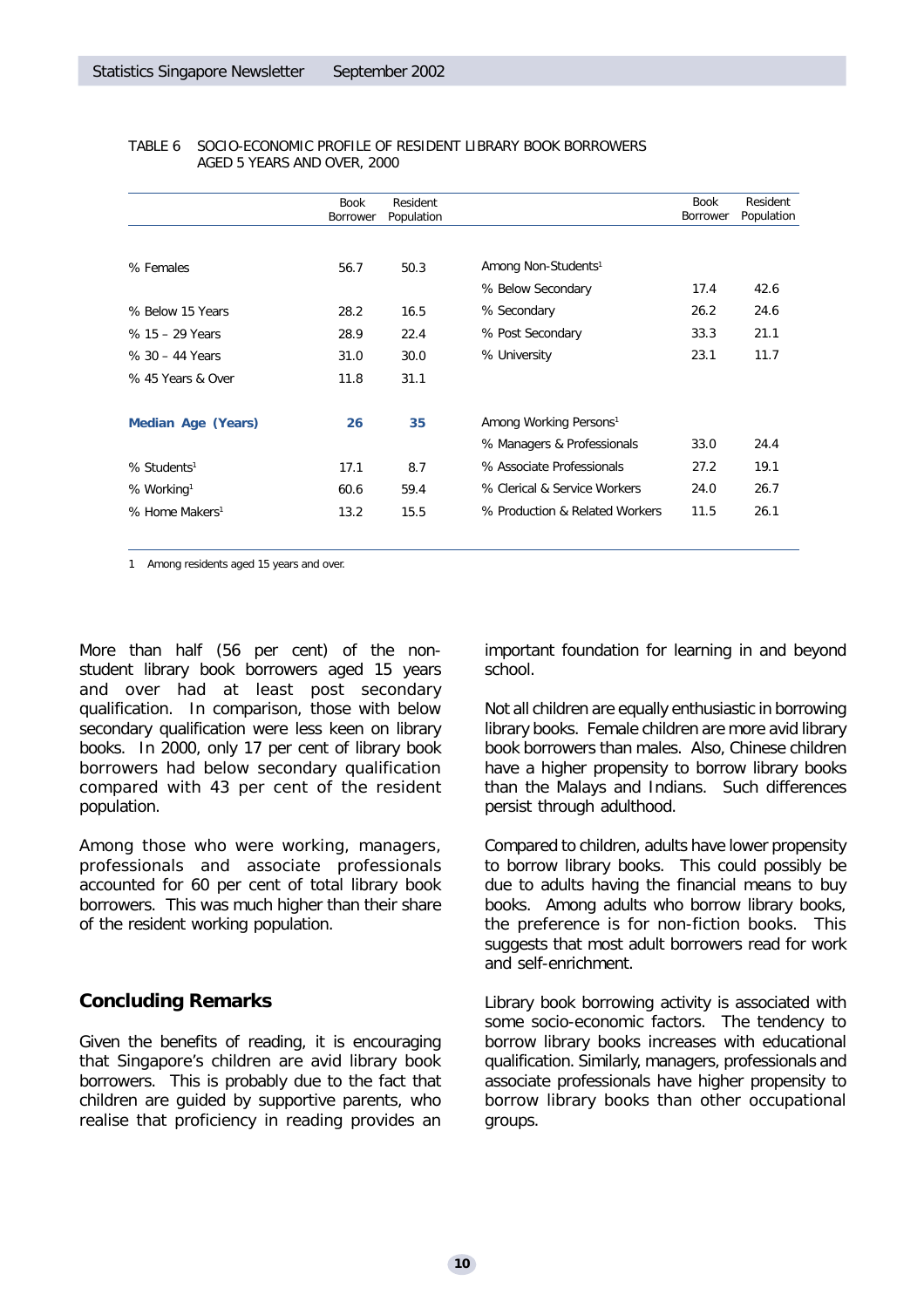# **Feedback on Revamped Statistics Singapore Website**

In March 2002, the Singapore Department of Statistics implemented a major revamp of the SingStat Website (www.singstat.gov.sg). The new website incorporates a refreshing design, navigation-friendly features and vastly enriched contents.

Since its launch, usage of the revamped website has increased as evident from the website access statistics shown below :

| <b>Website Access</b> | <b>Before Revamp</b><br>(Monthly Average<br>for 2001) | After Revamp<br>(Monthly Average<br>for Apr-Aug 2002) |
|-----------------------|-------------------------------------------------------|-------------------------------------------------------|
| <b>Total Hits</b>     | 529,400                                               | 6,510,700                                             |
| Home Page Hits        | 18,400                                                | 31,100                                                |
| Page Views            | 161,800                                               | 267,500                                               |
| Unique Visitors       | na                                                    | 14,300                                                |

Some 20 feedback were received on the revamped website. Users appreciated the improvement in website contents. Compliments were received for

the enhancement of the KeyStats section as a portal to provide quick links to the Department's latest statistical findings as well as statistics compiled by Research and Statistics Units in ministries and statutory boards. The press release archive also proved to be helpful to some users.

The new look of the revamped website was well received. Users commended the attractive yet uncomplicated design and layout. Many found it easier to navigate the restructured webpages. Users welcomed the new search facilities as useful tool to locate quickly the information needed.

Responding to feedback on the slow access speed, we have further optimised the image filesize and the page layout in order to reduce the downloading speed. The response time has improved by 10–15 per cent. The home page is instantaneously accessible using broadband. Using a 56k modem, it takes 20–30 seconds to download (most of the contents are displayed within 20 seconds).

We would like to take this opportunity to thank all users who have provided us with their valuable feedback.

# **We Need Your Comments and Suggestions**

- How often do you visit SingStat website?
	- What improvement would you like to see in SingStat website?
- Which section do you find most useful?
- How do you make use of the information found in SingStat website?

Give us your comments and suggestions using the online feedback facility in SingStat Website or email us at info@singstat.gov.sg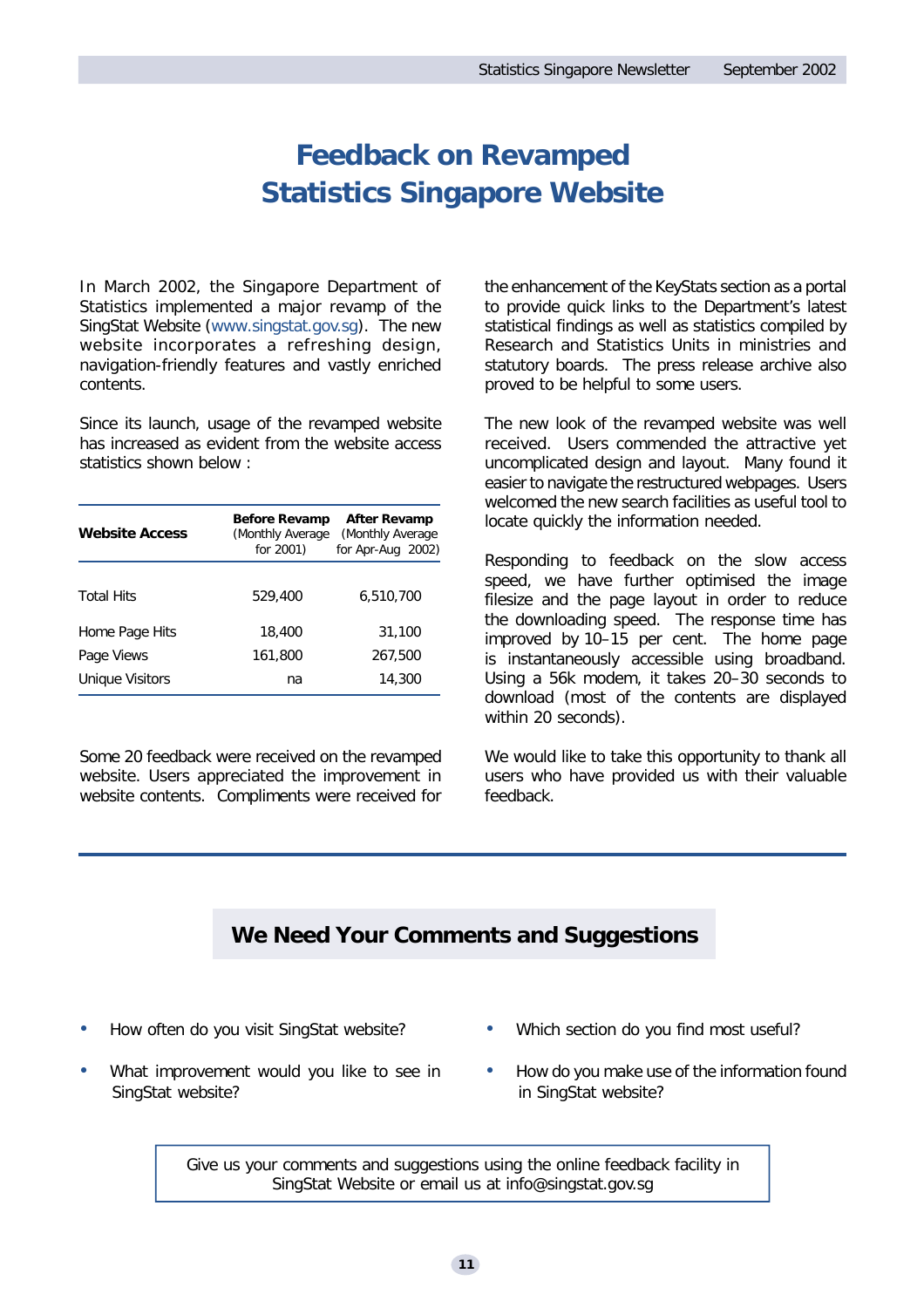### *National statistical systems*

# **Better governance can enhance data quality**

*S ound policies and good governance – elements that world leaders at the recent United Nations Conference on Financing for Development, held in Monterrey, Mexico, deemed essential for sustainable development – are highly dependent upon accurate, credible, and timely statistics. But the quality of data is itself contingent upon the quality of governance in national statistical agencies. A high-level consultative seminar held on May 28–30 in Singapore gave national authorities an opportunity to share strategies on good governance and discuss how international agencies can help.*

Under the aegis of the IMF's Statistics Department, the United Nations' Statistics Division, and the Singapore Department of Statistics, national authorities from more than 20 developed and developing countries gathered in Singapore for the Consultative Seminar on Governance of National Statistical Systems.

Over the course of the three-day high-level seminar, country representatives from Africa, Asia, the Caribbean, Europe, and the Middle East exchanged views on the problems they had confronted and the solutions that seemed to work. They also explored knowledge management, information technology, data integrity and relevance, respondent relations, legitimacy and credibility of statistical agencies, interagency coordination, and organizational models and strategic planning. The seminar served, Singapore's Chief Statistician, Paul Cheung, noted, "as an important international forum to discuss the critical governance issues of the organization and management of statistical systems."



Meeting outside the conference are (left to right) Carol Carson, head of the IMF's Statistics Department; Paul Cheung, Chief Statistician, Singapore Department of Statistics; and Anila Bandaranike, Director, Statistics Department, Central Bank of Sri Lanka.

There was fundamental agreement that high-quality official statistics are a key component of sound policymaking and effective decision making and thus represent a crucial building block in the economic and social development of any country. Modern statistical systems must function in increasingly complex and fast-changing environments, and national statistical systems must respond innovatively if they hope to capture in their statistics newly emerging products and services. The rapidity with which data are now being created and communicated underscores how important respondent relations and data transparency, integrity, and relevance are and how vital it is for national statistical systems to be seen as professional, credible, and legitimate.

# **Why good governance matters**

The success of modern national statistical systems is intrinsically linked to how well its managers ensure the integrity and credibility of data, build up the relevant knowledge base, organize the use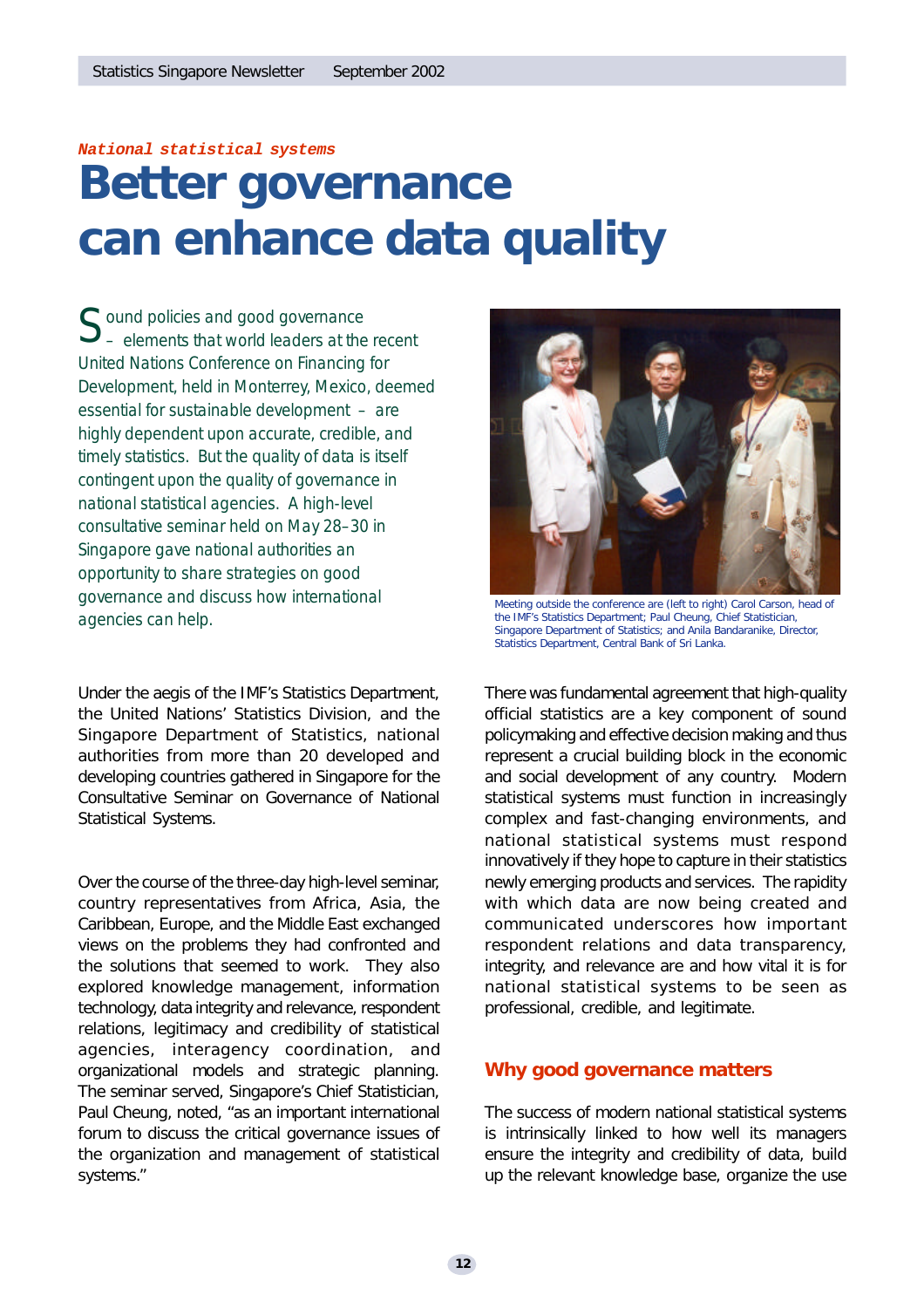of information technology, promote effectiveness, and carry out strategic planning. Ben Kiregyera, Chair of Uganda's Bureau of Statistics, described how his semiautonomous bureau was able to create "a coordinated and demand-driven national statistical system and demonstrable government commitment to statistical development." A key element of this reform, he said, was to put into place "attractive terms and conditions of service" to attract a



Heads of national statistical agencies and central bank units from around the world attended the three-day seminar on governance, which also drew senior representatives from international and regional organizations.

high-quality professional staff. In a similar vein, the Director General of the Statistical Institute of Jamaica, Sonia Jackson, recounted how increased demands for improvements in the timeliness and scope of information have led to plans for a "new organization structure" with the status, funding, staffing, and technology to support this expanded mandate.

Seminar participants stressed that good governance of national statistical systems has far-reaching ramifications, fostering accountability and transparency in the government as a whole. Within individual institutions, good governance improves responsiveness and cost-effectiveness, raises professional standards, and strengthens the perception of objectivity and thus raises public trust in the statistical data.

But while there is broad agreement on the importance of good governance, the participants cautioned against looking for a single formula to address governance issues. Managers of national statistical agencies work in a wide variety of political, institutional, and organizational contexts. And centralized and decentralized statistical systems, for example, require different approaches to managing governance.

Participants focused on broad measures that had widespread applicability. They pointed to the importance of countering the erosion of institutional knowledge, promoting a culture of openness and teamwork, collaborating with academic and other knowledge-producing institutions, and maintaining independence on professional matters. National statistical systems, they stressed, could also benefit from the implementation of some wellrespected tools and good practices, notably the use of release calendars for data reporting and transparent procedures for data revisions, regular reviews of the statistical program and user consultations, careful procedures to protect confidentiality, and formal procedures to prevent or manage crises. A business strategy and a statistical program that takes account of overall government priorities and other external influences provide the framework within which all of these efforts and practices can be integrated.

There was room for improved governance even in a well-established statistical agency. Commenting on his organization's long experience with knowledge management, Dennis Trewin, Chief Statistician of the Australian Bureau of Statistics (ABS), explained that ABS not only derived more efficient processes and more effective use of technology but also, and more important, effected a positive change in the organization's "culture and behavior." This led to greater openness, more consistency, and a higher degree of commitment to the organization's overarching objectives of satisfying the needs of the various users of statistics.

# **International organizations can help**

National statistical organizations must take the lead in improving governance, but many participants indicated there was a role, too, for international organizations. Participation in the UN's Fundamental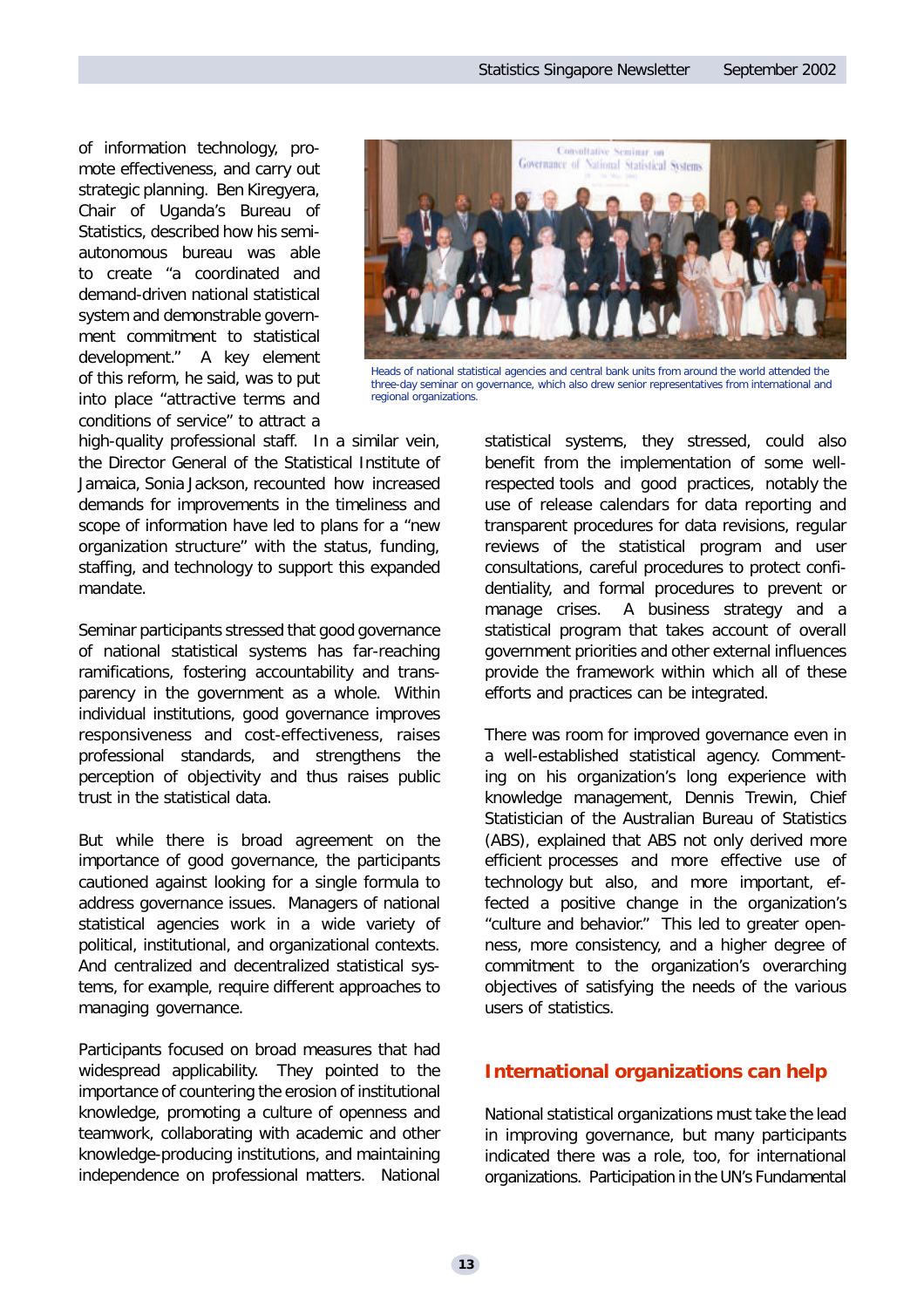Principles of Official Statistics and in the IMF's Special Data Dissemination Standard or General Data Dissemination System had, according to the participants, already helped increase the credibility and the legitimacy of their statistics and statistical agencies.

But there was clearly more scope for expanded technical assistance and greater training in statistical organization and in governance issues – areas viewed as integral to statistical capacity building. Participants noted that regional approaches helped increase the relevance of technical assistance, and greater donor coordination boosted the efficient use of scarce resources. International agencies could also wield considerable influence with senior government officials and in contacts with the

media and help raise the profile of statistical issues and priorities.

In closing, Carol Carson, Director of the IMF's Statistics Department, asked participants what they had appreciated most in the seminar. A large number cited the value of sharing firsthand experiences, learning new approaches to common problems, and discovering new tools, especially in the areas of knowledge management and information technology. The seminar's emphasis on credibility and legitimacy reinforced the message that governance matters, and all appreciated the focus on action, since it was clear that there was much that both national statistical agencies and international organizations could do to promote better governance.  $\blacksquare$ 

> Sarmad Khawaja IMF Statistics Department

# Seminar on International Standard Economic Classifications

The Singapore Department of Statistics organised a seminar on International Standard Economic Classifications on 19 Jun 2002. The seminar was conducted by Mr Ralf Becker, Chief of the Statistical Classifications Section, United Nations Statistics Division (UNSD). It provided an overview on the UNSD's activities in the development and updating of economic classifications.

Mr Becker highlighted the types of economic classifications approved as guidelines by the United Nations Statistical Commission. These included the subject matter areas of economic activities, products, expenditures and trade. Using activity classifications as illustration, he explained the linkages between reference, derived and related classifications. A demonstration of the UN classifications Registry was also presented.

The seminar was attended by statisticians and statistical officers of the Department. Statistical and research staff of Research and Statistics Units in ministries and statutory boards were also present.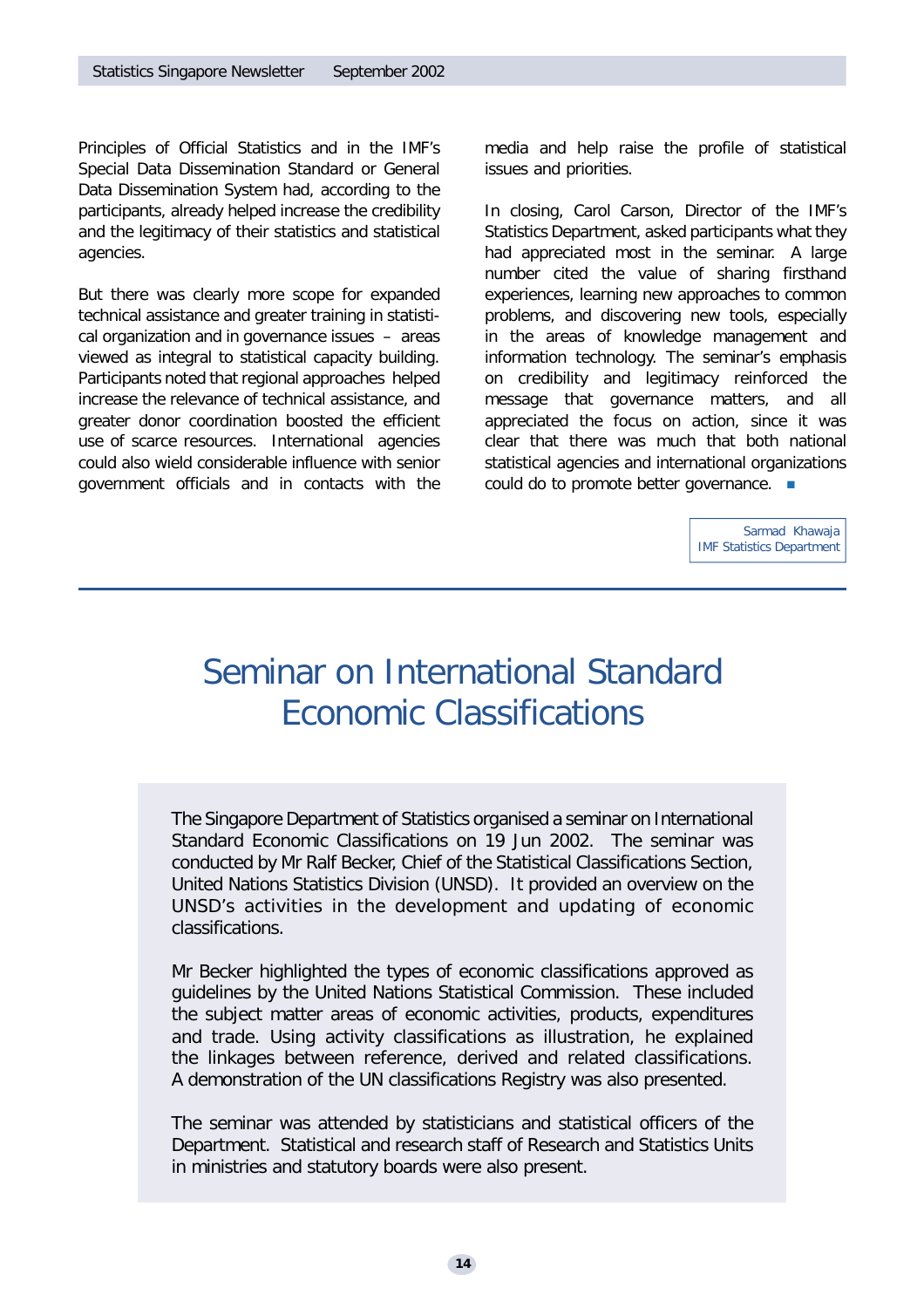# Shared Folder Management at Singapore Department of Statistics (DOS)

A data and information repository which facilitates sharing or exchange of information is essential for business operations. This has led DOS to capitalise on the set-up and use of network shared folders and lay the foundation for greater sharing of information to support DOS' operational needs. The final objective is to achieve an efficient and effective knowledge management framework for DOS.

# **Introduction**

With increasing usage and proliferation of folders within the various divisions in DOS, a streamlining exercise was carried out with the intent to construct a more structured and organised framework for information repository in the Windows NT environment.

The primary goals are to facilitate ease of information access and make available the most current one-stop view of all access rights for shared folders in order to achieve better management and control for the benefit of users and system personnel.

# **Scope of Streamlining**

The streamlining exercise covered shared folders and group/user accounts. On the shared folders, it encompassed removal of redundant folders, merging and re-organisation of existing folders in use. A comprehensive inventory check was performed and up-to-date documentation of shared folder resources was effected.

# **What is Network Shared Folders**

Network shared folders are common file areas storing data and information in an organised manner for concurrent sharing and dissemination among selected or specific groups of users.

For the user group and individual accounts, the inactive accounts were phased out and the process of request for accounts was further streamlined to achieve a faster turnaround time in the creation, update and deletion of user accounts.

# **Benefits of Improved Folder Management**

# *Qualitative*

The benefits of the exercise can be viewed from two angles, that is, usage viewpoint and system operations' viewpoint.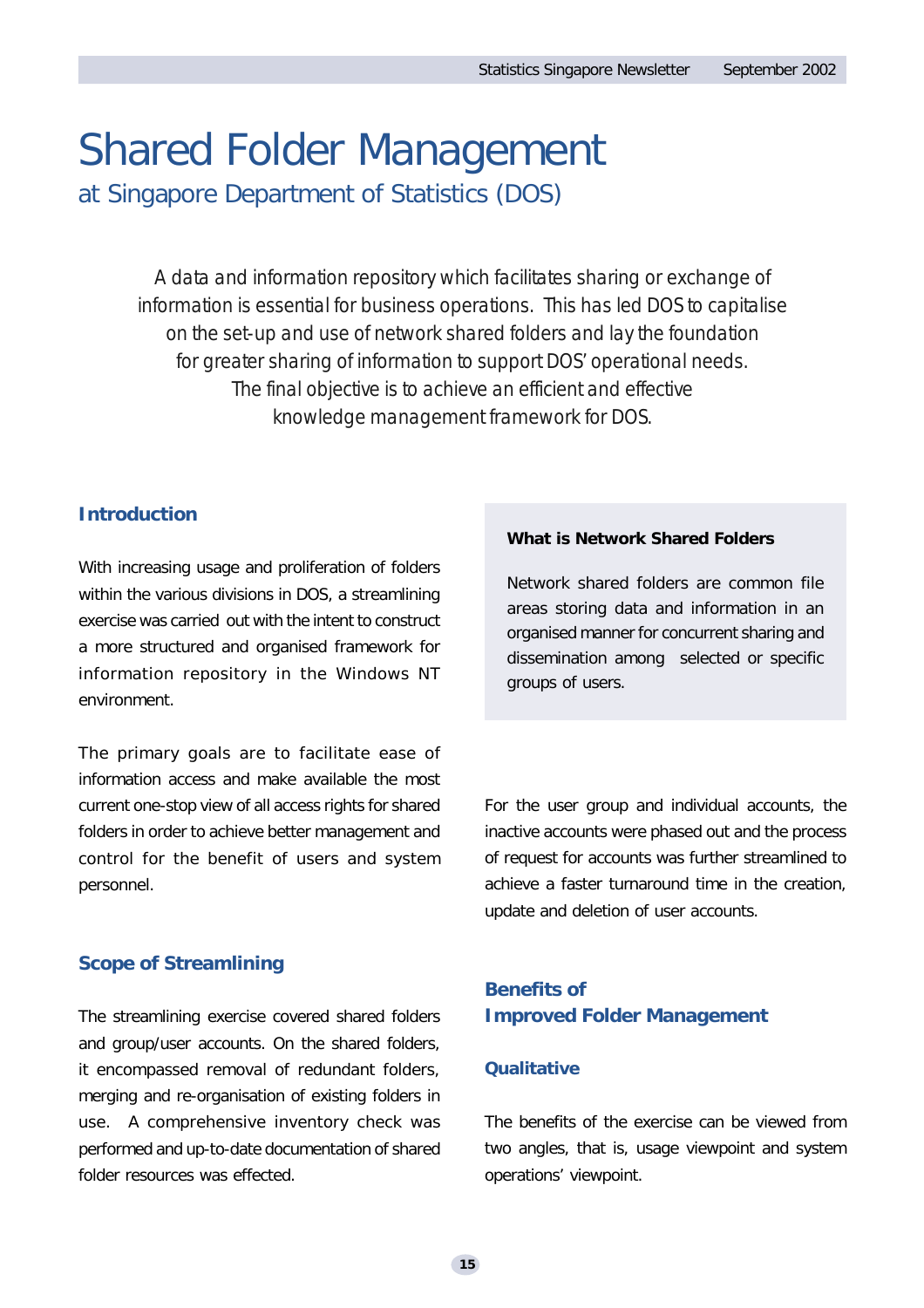With a well-defined set of guidelines drawn up after the streamlining exercise, users are more aware of the requirements for new creations and the structure to facilitate greater access and sharing, thereby achieving better organisation and management of shared folders.

This will result in easier retrieval of information by staff within and across divisions, leading to more effective and efficient sharing of information for operations and planning of new projects and activities.

At the system end, the two areas that are essential for organised folder management are usermanagement and system operations' procedure. The establishment of a new User Co-ordinator role serves as the linchpin of control between the user and the system team for the shared folders in each division. The User Co-ordinator is responsible for the proper validation/verification of requests in accordance with the established folder structure.

For the system aspect of work, the System Administrator will then execute the request for the creation, removal, re-name and granting of the appropriate access rights to the folders. This improved procedure helps to maintain a wellstructured folder inventory and enables the close monitoring of the utilisation of shared folders, thereby optimizing disk resources and containing operation cost.

# *Quantitative*

With the completion of the streamlining exercise, the volume of shared folders has reduced by about 70 per cent, from about 70,000 to 23,000 across all levels. A total of 180 project/system names have been labelled as major references, covering 990 main and sub-folders. The resulting position of the exercise is presented in Chart 1.

#### CHART 1 STREAMLINING OF SHARED FOLDERS



# **Path to Better Knowledge Management**

The establishment of a clean base of shared folders in DOS will improve lateral sharing and communication of information within and across all divisions significantly. It also forms the building block of an enterprise framework to support continuous improved operations and productive information management and planning.

The efficient and effective organisation and management of shared folders containing important information and data is the first essential step in the journey to knowledge management for the Department of Statistics.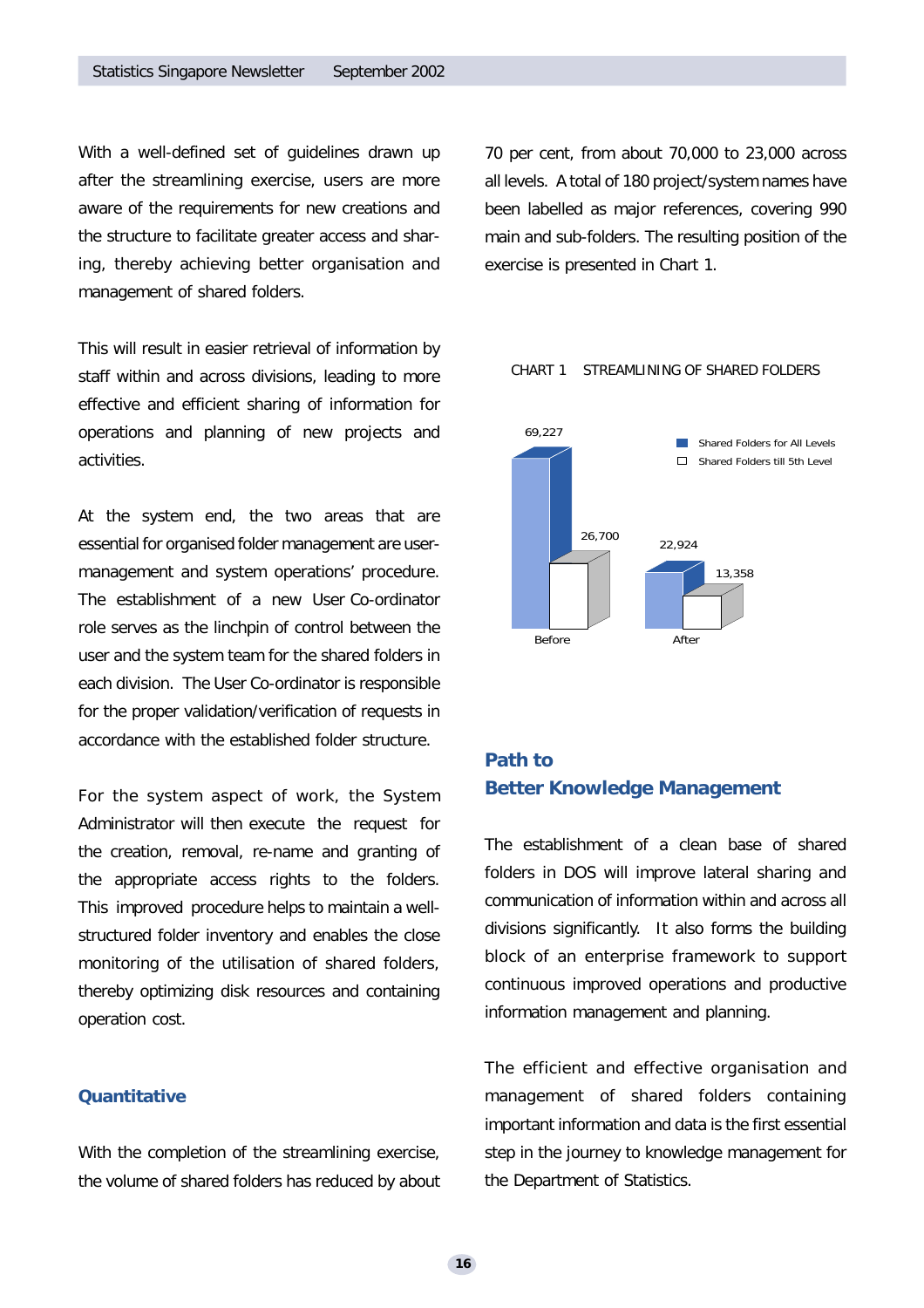# *... another knowledge management initiative by DOS* Publication Depository System

With effect from August 2002, DOS has unveiled another of its knowledge management initiatives – the Publication Depository System (PDS).

B uilt on the Lotus Notes platform, the PDS has enabled the establishment of an enterprise repository of a vast collection of DOS papers and publications dating back to the early days of 1990s. This has served the objective to provide a central online and up-to-date corporate base of papers and publications for ease of retrieval as well as to facilitate knowledge sharing and informed decision making.

Lotus Notes standard-based messaging has been both our intra-agency and inter-agency communications tool since 1997. Lotus Notes integrates important information sources – emails, calendar, address book, and business applications together to allow users to access via one's desktop. By incrementally building on our messaging infrastructure into a collaborative knowledge management foundation, we could also evolve and begin to transform information into a valuable content management asset.

Secured access is in place to support authorized users and only the system administrator has the right to create, update and delete the papers/ publications from the system.

DOS has been producing and disseminating papers such as Information Papers, Occasional Papers, Country Papers and statistical publications to both the media and public. These papers are currently filed and kept by the respective Division. With the launch of PDS, it will just be a few clicks away to retrieve the softcopy of the required paper/ publication.

The PDS allows users to view the database by Division, Document Type and Subject of interest. The structured build up of a comprehensive repository facilitates sorts and searches, thereby reducing the time and effort needed for information retrieval.

Let us now take a look on how PDS works. The administrator will upload the papers and publications into the depository system. Key descriptors of the paper/publication such as Title, Division, Type, Author, Release Date, File Reference and Subject will be captured into the system database. The administrator will attach the softcopy version of the paper/publication in PDF and Word (optional) format. PDS users can access the required paper/ publication instantly at his desktop.

Another useful feature of the PDS, is its Forward function which allows users to retrieve the softcopy, attach the document, add comments and email to a third party via the Notes Mail account. This saves effort and time in continuing the follow-up process to accomplish a given task.

Now, with the introduction of PDS, DOS is looking into developing more knowledge management initiatives. We will leverage on the advantages of greater collaboration and sharing to enhance productivity and reduce administrative overheads in our business operations – riding the waves to build a knowledge-rich workplace in our knowledge management journey!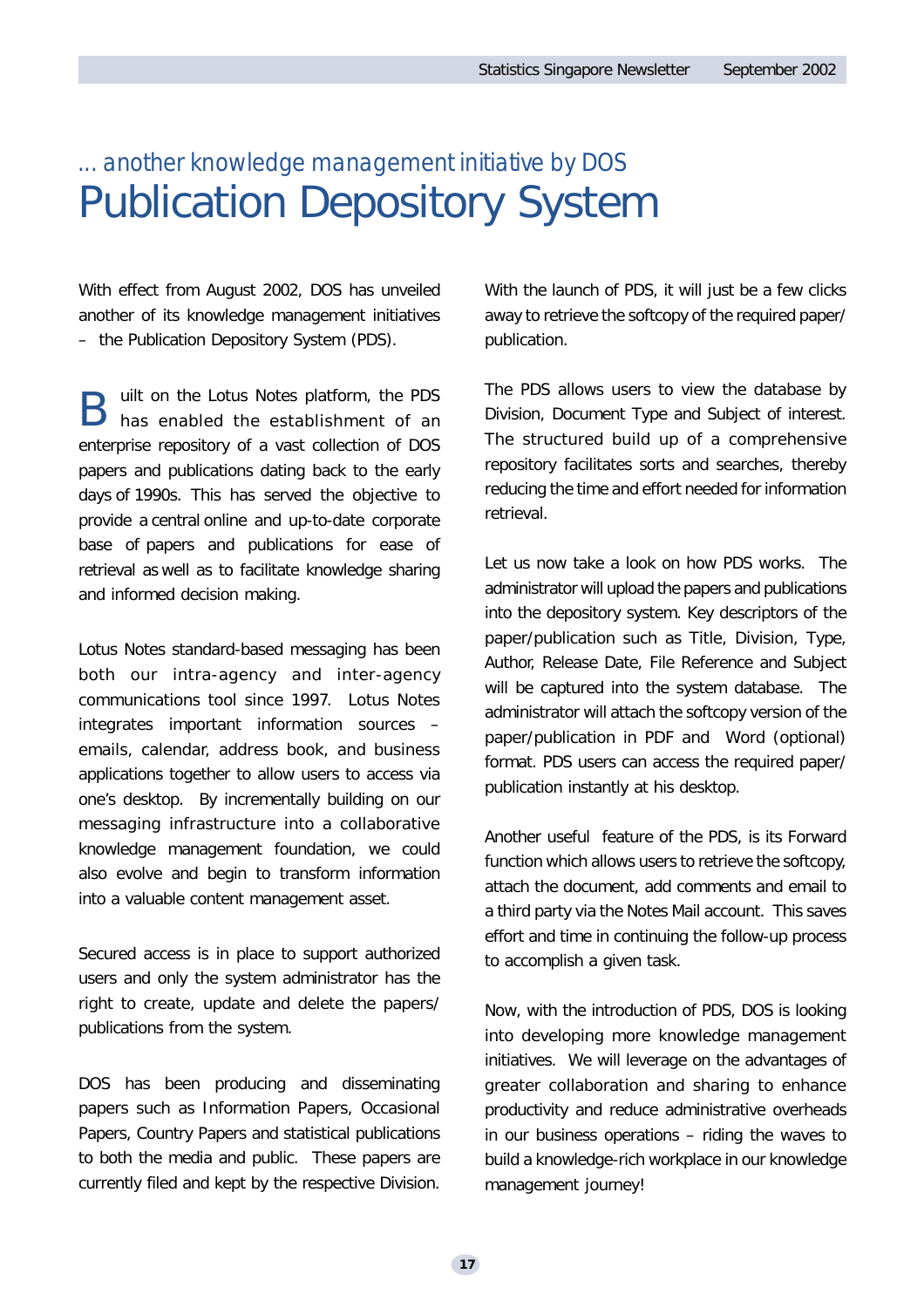# **Educational Upgrading through Private Diploma and Degree Programmes, 2001**

*Based on the Survey of Organisations Offering Diploma and Degree Courses, a total of 33,200 students in Singapore were enrolled in diploma programmes organised by local organisations in 2001. Another 36,700 students were enrolled in private external degree programmes. These degree programmes are organised by private organisations in collaboration with overseas universities.*

# **Enrolment and Graduates from Diploma Programmes**

About half (54 per cent) of the diploma students were pursuing programmes accredited by overseas universities or educational institutions. The other 46 per cent were enrolled in programmes produced by local organisations, many which had been validated and moderated by overseas universities.

Most of the students in private diploma programmes

were attracted to courses geared towards business and information technology. In 2001, half (51 per cent) of the students in private diploma programmes were enrolled in business and management courses and another 24 per cent in computer studies (Chart 1).

In 2001, there were 13,300 graduates from private diploma courses. About 57 per cent of the graduates were awarded diplomas in business and management while another 20 per cent received theirs in computer studies (Chart 1).



CHART 1 STUDENT ENROLMENT AND GRADUATES FROM PRIVATE DIPLOMA PROGRAMMES, 2001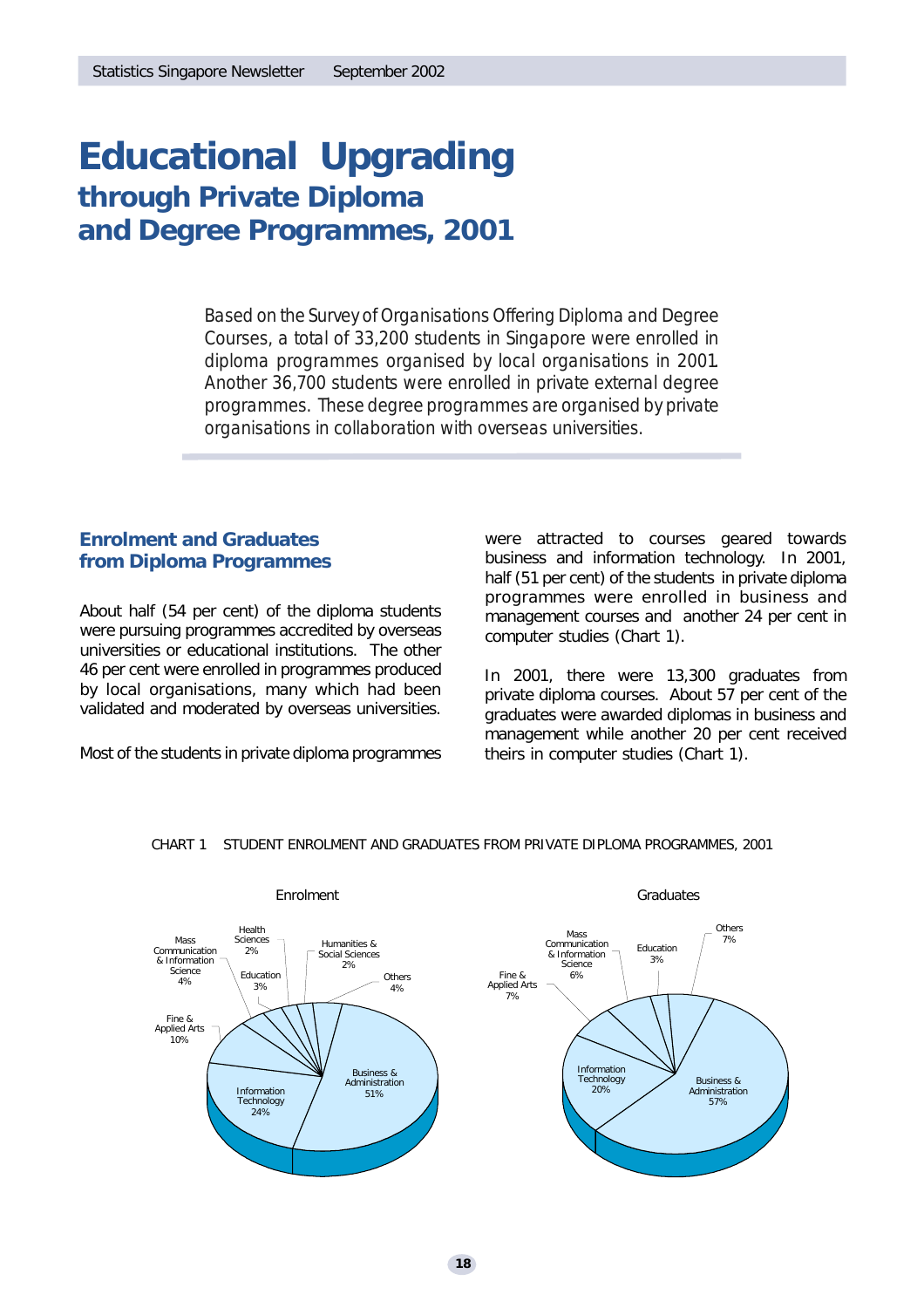# **Enrolment and Graduates from Degree Programmes**

# *Enrolment in Degree Programmes*

In 2001, the majority (73 per cent) of the students was enrolled in bachelor degree programmes and another 25 per cent in master programmes. Those pursuing doctorate degrees accounted for a mere 1 per cent.

Among the students in external bachelor degree programmes, 45 per cent were enrolled in business and management courses while another 26 per cent pursued computer studies (Chart 2). These two 'office-oriented' courses appealed to the students as most were working adults seeking to upgrade their skills or invest in new career possibilities. With the greater variety of courses available, there was also a significant proportion of students enrolled in the general discipline of humanities and social sciences (11 per cent) and engineering sciences (7 per cent).

Most of the students (83 per cent) in external higher degree programmes in 2001 were concentrated in business and management programmes (Chart 2).

About 53 per cent of the students enrolled in external degree programmes pursued degrees accredited by universities in United Kingdom. Another 40 per cent were enrolled in programmes accredited by Australian universities.

### *Graduates from Degree Programmes*

There were 10,200 graduates from external degree programmes in 2001. Among the graduates, 65 per cent were conferred bachelor degrees by the overseas universities while 32 per cent graduated with master degrees. Only 20 students were conferred doctorate degrees in 2001.

Reflecting the enrolment pattern, most graduates from the external bachelor degree programmes were conferred degrees in business and management (60 per cent) in 2001. Another 19 per cent of the graduates were awarded bachelor degrees in computer studies (Chart 3).

Nine in ten graduates from external higher degree courses in 2001 were conferred either master or doctorate in business and management (Chart 3).



### CHART 2 STUDENT ENROLMENT IN EXTERNAL DEGREE PROGRAMMES BY LEVEL OF EDUCATION, 2001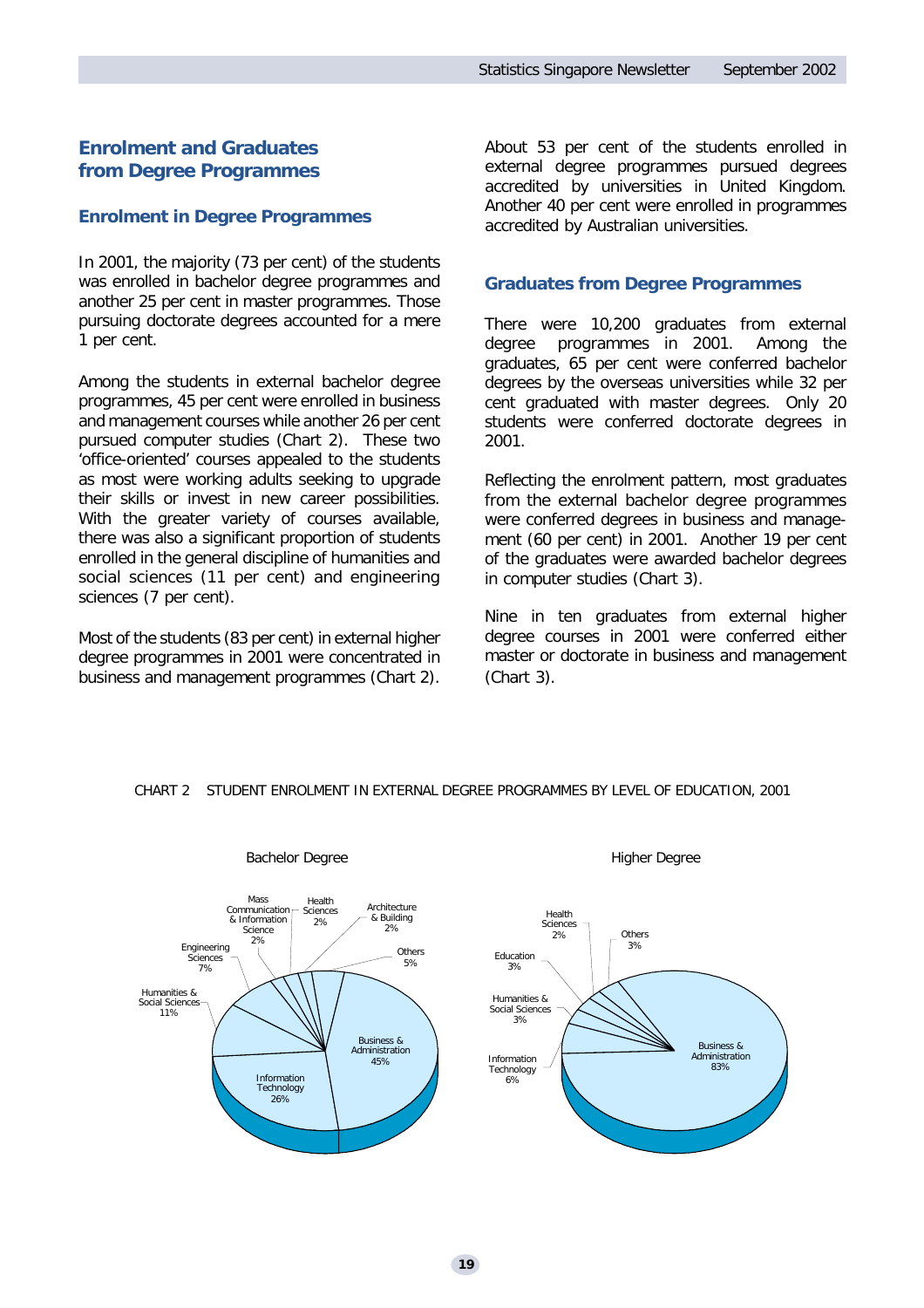

### CHART 3 GRADUATES FROM EXTERNAL DEGREE PROGRAMMES BY LEVEL OF EDUCATION, 2001

# 2000 Business Indicators

# **The Commerce Sector** *(Year-on-Year)*

# *Change in 2000*

*Change in 2000*

... was 3.2 percentage points lower

| Value added                      | grew by 13 per cent           |
|----------------------------------|-------------------------------|
| was S\$27 billion                | $\cdots$                      |
| Value added per worker           | rose by 12.4 per cent         |
| reached S\$77 thousand           | $\cdots$                      |
| <b>Operating surplus</b>         | increased by 9.4 per cent     |
| totalled S\$10.6 billion         | $\cdots$                      |
| Operating surplus to value added | was 3.2 percentage points lo  |
| was 39.4 per cent                | $\cdots$                      |
| Remuneration to value added      | fell by 4.5 percentage points |
| decreased to 42.8 per cent       | .                             |

# **The Services Sector** *(Year-on-Year)*

| Value added                                                | amounted to S\$48.9 billion      |          | was 11.5 per cent higher            |
|------------------------------------------------------------|----------------------------------|----------|-------------------------------------|
| Value added per worker<br>was S\$94.4 thousand<br>$\cdots$ |                                  | $\cdots$ | grew by 6.3 per cent                |
| <b>Operating surplus</b><br>totalled S\$38 billion         |                                  | $\cdots$ | rose by 14 per cent                 |
| reached 77.8 per cent                                      | Operating surplus to value added | $\cdots$ | increased by 1.7 percentage points  |
| Remuneration to value added                                | increased to 45.8 per cent       | .        | was higher by 1.3 percentage points |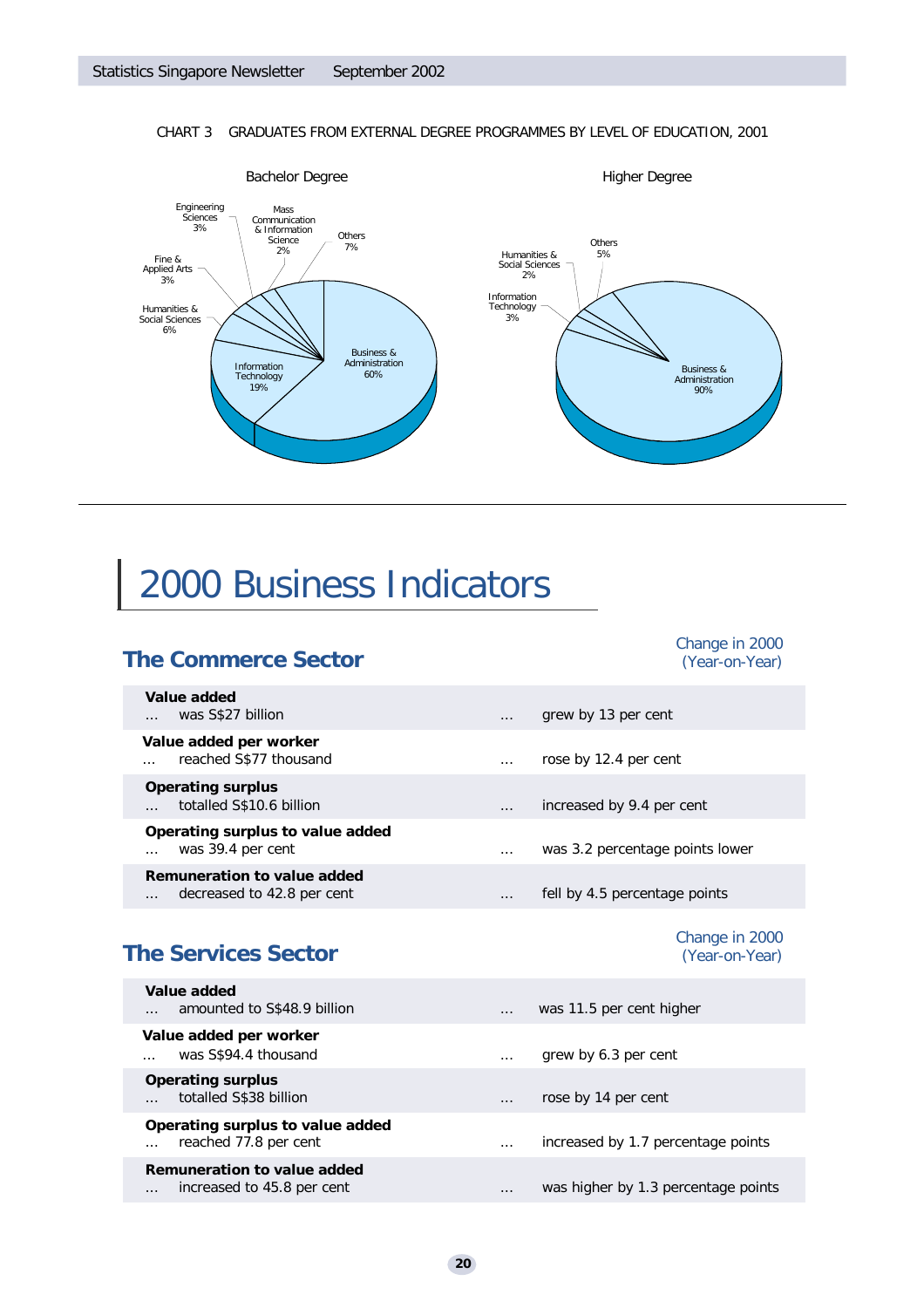# Deaths from Non-Natural Causes

# *Do You Know that 1,036 persons died of non-natural causes last year ?*

Deaths from non-natural causes, formed only a small proportion of total deaths – 6.7 per cent in 2001 (Table 1). The share of such deaths had fallen slightly over the last three decades, from 7.8 per cent in 1970. Most of the non-natural deaths were due to accidents and suicides.

TABLE 1 TOTAL DEATHS FROM NON-NATURAL CAUSES

| Causes of Deaths |        | 1970  | 2001   |       |  |
|------------------|--------|-------|--------|-------|--|
|                  | No.    | %     | No.    | ℅     |  |
|                  |        |       |        |       |  |
| TOTAL            | 10,717 | 100.0 | 15,367 | 100.0 |  |
| Non-Natural      | 836    | 7.8   | 1,036  | 6.7   |  |
| Accidents        | 568    | 5.3   | 437    | 2.8   |  |
| <b>Suicides</b>  | 185    | 1.7   | 357    | 2.3   |  |
| Others $*$       | 83     | 0.8   | 242    | 1.6   |  |
|                  |        |       |        |       |  |

Includes homicide, poisonings, violence and other external causes.

The rate of deaths from accidents was low at 9.7 per 100,000 residents in 2001. This was almost three times lower than that in 1970 (Chart 1). Younger persons aged below 60 years had a much lower likelihood of dying from accidents than those aged 60 years and over. Over the past three decades, the death rate from accidents had decreased across all ages.

#### CHART 1 RESIDENT DEATH RATE FROM ACCIDENTS



Note : 1970 rates refer to total population.

Among the males who died from accidents in 2001, those aged 20–39 years formed the largest proportion at 49 per cent (Chart 2). The majority (57 per cent) of these were due to motor vehicle traffic accidents. For females, those aged 70 years and over formed the largest group. Accidental falls constituted 74 per cent of their deaths from accidents.





The rate of death from suicides declined across most age groups from 1970 to 2001 (Chart 3). The most significant decline was observed for ages 50 and above.

There was a higher tendency for males to die from suicides than the females in 2001. Among males aged below 50 years, those aged 20–39 years had the highest death rate of 13.6 per 100,000 residents from suicides.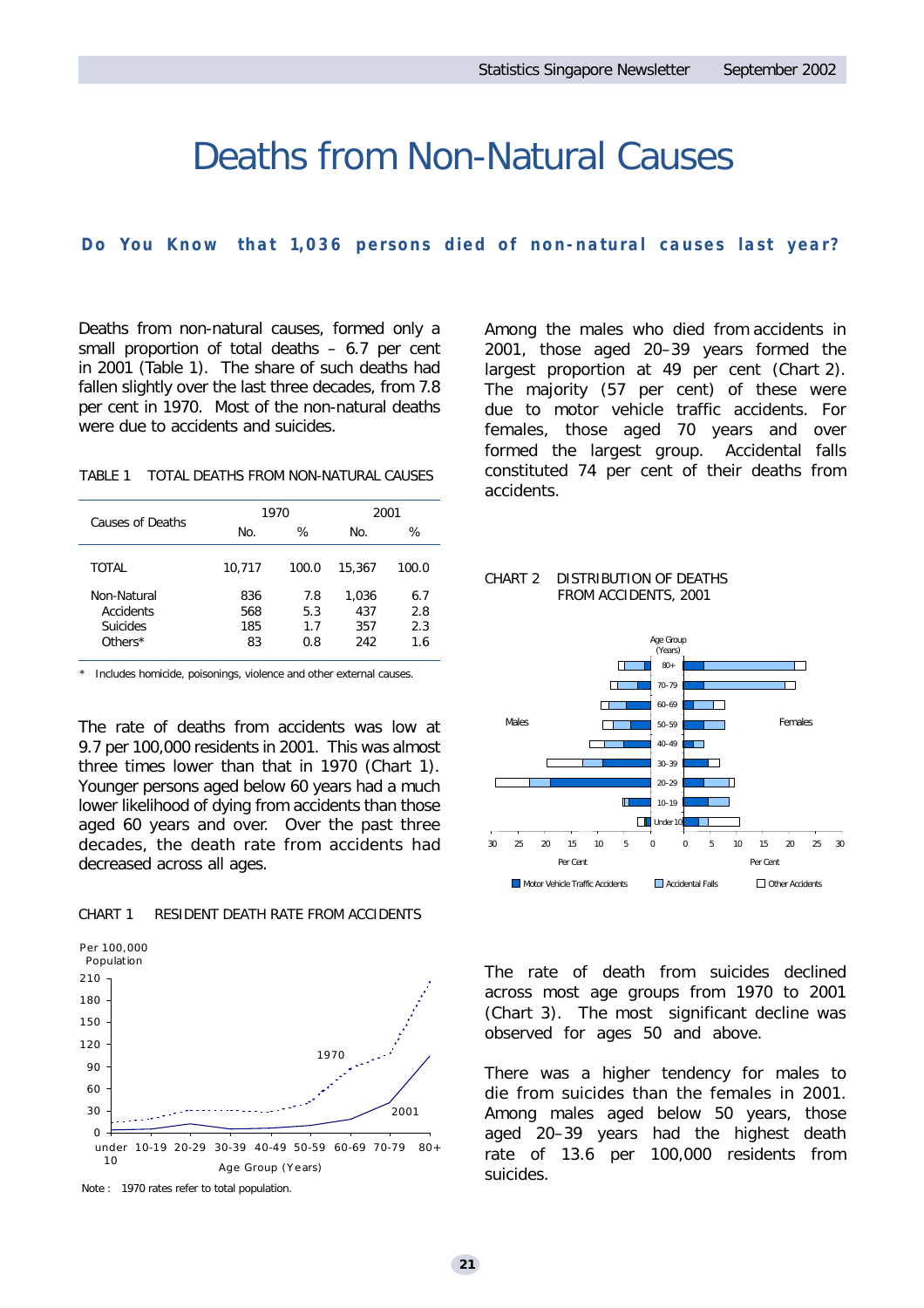#### Note : 1970 rates refer to total population.  $\Omega$ 2 0 4 0 6 0 8 0 under  $20$ 20-29 30-39 40-49 50-59 60-69 70-79 80+ Age Group (Years) 1970 .<br>200. Per 100,000 Popu la tio n  $\Omega$ 2 0 4 0 6 0 under 20-29 30-39 40-49 50-59 60-69 70-79 80+ 2 0 Age Group (Years) M a les, 2001 Per 100,000 Popu la tio n

#### CHART 3 RESIDENT DEATH RATE FROM SUICIDES

# **Formation and Cessation of Companies**

# **and Businesses,** January–June 2002

# **Companies**

Reflecting improved business conditions, a total of 5,646 new companies was formed in 1H02. This was the first increase since 1H00. Compared with 2H01, company formation expanded significantly by 39 per cent. All major industries recorded increases in formation numbers, with most of them posting double-digit growth rates over 2H01. Commerce industry recorded the highest rise of 51 per cent, followed by financial and business services (42 per cent), transport and communications (39 per cent) and construction (38 per cent).

During 1H02, 3,015 companies ceased operations, an increase of 3.6 per cent over 2H01. The increase in company cessation in financial and business services sector offset the smaller decreases in other sectors.

CHART 1 FORMATION AND CESSATION OF COMPANIES,

1H1998–1H2002

# 0 1,000 2,000 3,000 4,000 5,000 6,000 1H 98 1H 99 1H 00 1H 01 1H 02 C essatio n F o rmatio n

# **Businesses**

While 1H02 saw a surge in company formation, the number of new businesses formed decreased by 2.1 per cent over 2H01 to 12,410 businesses. Most industries recorded fewer business openings in 1H02, with the largest decrease in manufacturing (23 per cent). Financial and business services industry was the only industry to experience an increase in business formation (9.5 per cent).

F e ma les, 2001

The number of business closures fell substantially by 48 per cent, from 10,094 in 2H01 to 5,297 in 1H02. From April 2000, businesses are granted 3-year licences instead of 1-year licences. The large decline in business cessation could probably be attributed to the change in renewal period of business licences. So, those not doing well are likely to adopt a wait-and-see stance rather than cease their operations immediately.

#### CHART 2 FORMATION AND CESSATION OF BUSINESSES, 1H1998–1H2002



#### **22**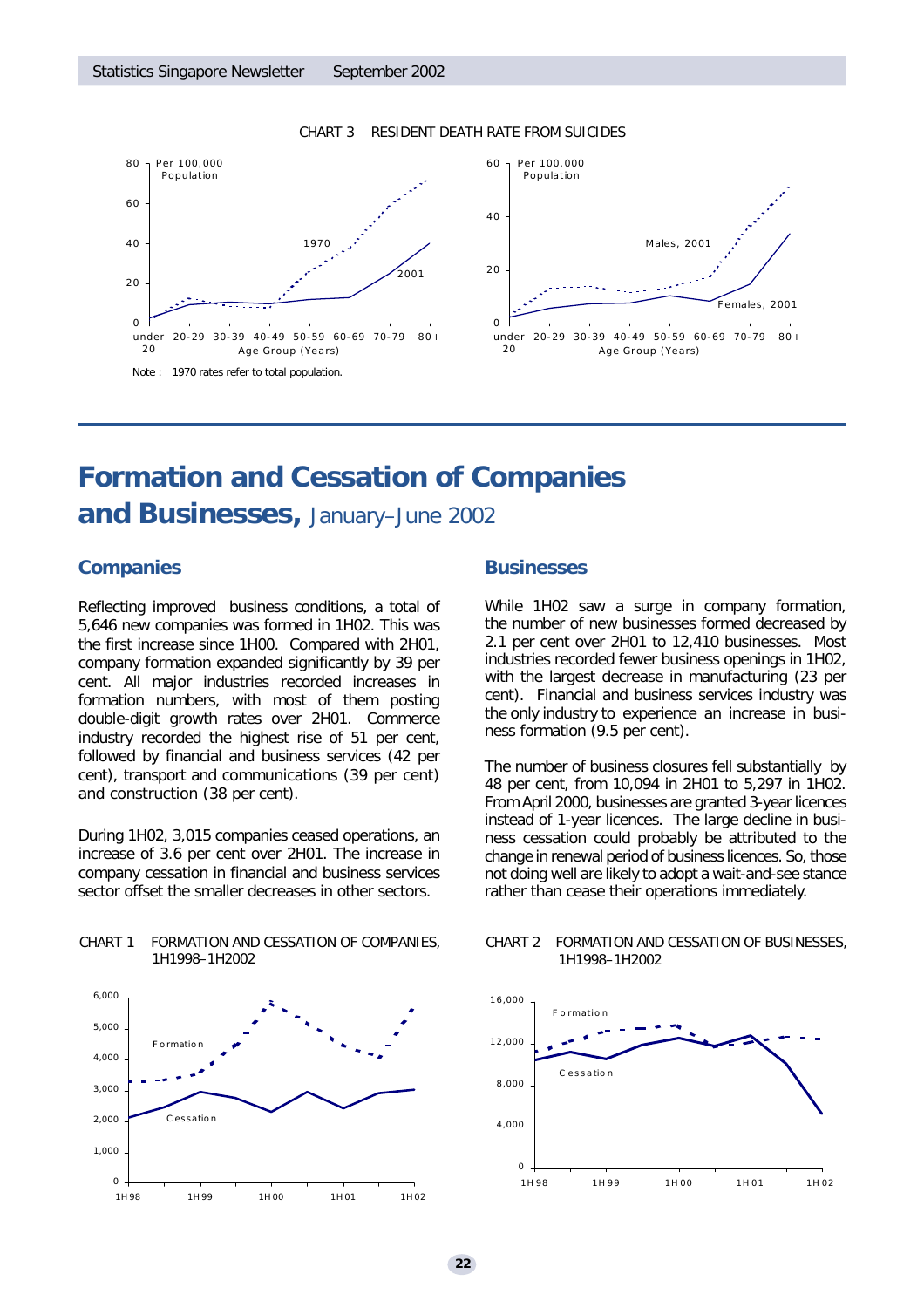# **Overseas Visitors**

The Singapore Department of Statistics received the following visitors in the past six months. Topics discussed include issues relating to collection and compilation of statistics on trade credits and other cross-border transactions, tourism satellite account, wholesale price indices, survey methods, household surveys, databases on establishments, households and dwellings, data dissemination, knowledge management and international standard economic classifications.

# **Australia –** *Australian Bureau of Statistics*

- Mr Tam Siu-Ming First Assistant Statistician (Information Management Division)
- Mr Dale Chadwin Chief Knowledge Management Officer

### **China –** *State Administration of Foreign Exchange*

Balance of Payments Department

- **n** Mr Zhang Shenghui Division Chief
- Mr Chen Zhiwei Section Chief
- **n** Mr Zhou Zhongyan Economist
- **n** Ms Shi Liya
- Division Chief (Shanghai Branch) **n** Ms Zhu Xiaojing
- Division Chief (Qingdao Branch) **n** Ms Liu Jianhong
- Section Chief (Shenzhen Branch) **n** Ms Huang Jin
- Section Chief (Guangdong Branch)

# **Macau** – *Statistics and Census Services*

- Mr Mak Hang Chan Chief (Statistical Studies and Methods)
- Ms Wong Teng Yin Chief (Services Statistics)
- Ms Lo Kam Leng Division Head (Statistics of Industry and Construction)
- **n** Mr Tam Lo Tim Division Head (Statistics of Distribution and Pricing)

### **New Zealand –** *Statistics New Zealand*

**n** Mr Robert Templeton Chief Methodologist (Survey Methods)

### **Sweden –** *Swedish Karolinska Institute*

Department of Medical Epidemiology

- **n** Mr Per Hall Deputy Chairman
- Mr Paul Lichtenstein Director of PhD Studies
- Mr Yudi Pawitan Professor
- **n** Ms Anastasia Illiadou Doctoral Student
- Ms Sara Wedren PhD Student

# **Thailand**

#### *Bureau of Trade* **–** *Economic Indices Ministry of Commerce*

- **Niss Kwanta Wongpradit** Economist
- Mrs Ubon Chewasuttho Economist
- **n** Mrs Thanomjit Lertpiyatas Economist
- Miss Patchareeya Tanomchit Statistician

### *University of the Thai Chamber of Commerce*

- Miss Jintana Manorothkul Researcher
- Miss Wanida Wattanachewanopakorn Researcher

# **United Nations Statistics Division**

**n** Mr Ralf Becker Chief (Statistical Classifications Section)

A 21-member delegation from the Suzhou Municipal Government and Suzhou Industrial Park also visited the Department. The delegation was led by Mr Zhao Dasheng, Director, Adapting Singapore's Experience Office, Suzhou Industrial Park Administration Committee. Establishment and household data collection, processing and database management were discussed.